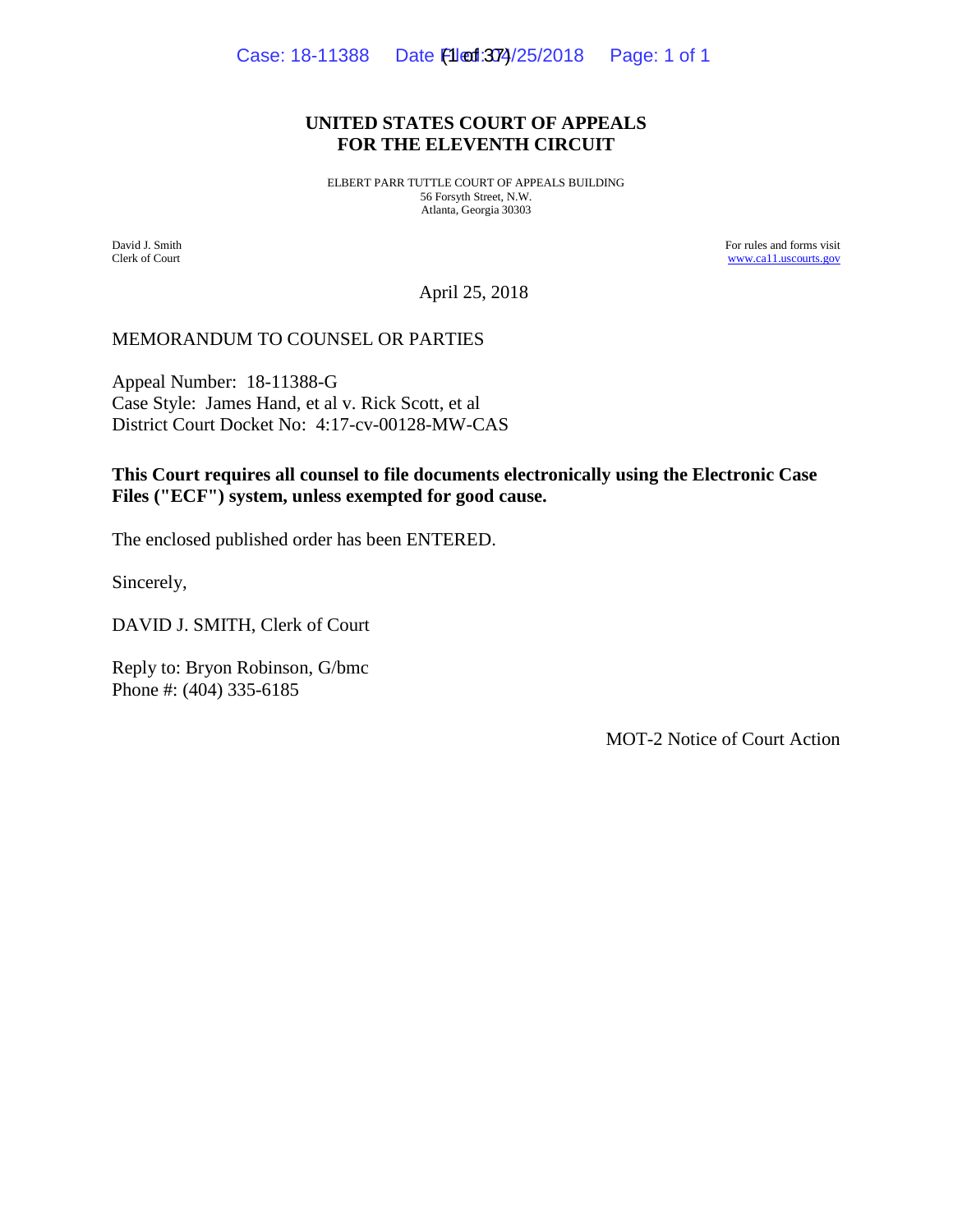# [PUBLISH]

# IN THE UNITED STATES COURT OF APPEALS

# FOR THE ELEVENTH CIRCUIT

\_\_\_\_\_\_\_\_\_\_\_\_\_\_\_\_\_\_\_\_\_\_\_\_\_

# No. 18-11388-G \_\_\_\_\_\_\_\_\_\_\_\_\_\_\_\_\_\_\_\_\_\_\_\_\_

JAMES MICHAEL HAND, et al.,

Appellees,

versus

RICK SCOTT, in his official capacity as Governor of Florida and member of the State of Florida's Executive Clemency Board, et al.,

Appellants.

On Appeal from the United States District Court for the Northern District of Florida

\_\_\_\_\_\_\_\_\_\_\_\_\_\_\_\_\_\_\_\_\_\_\_\_\_\_

\_\_\_\_\_\_\_\_\_\_\_\_\_\_\_\_\_\_\_\_\_\_\_\_\_\_

Before MARCUS, WILLIAM PRYOR, and MARTIN, Circuit Judges.

MARCUS, Circuit Judge:

Appellants Rick Scott, in his official capacity as Governor of the State of

Florida, and the other three members of Florida's Executive Clemency Board (Pam

Bondi, Adam H. Putnam, and Jimmy Patronis) (collectively, the "State Executive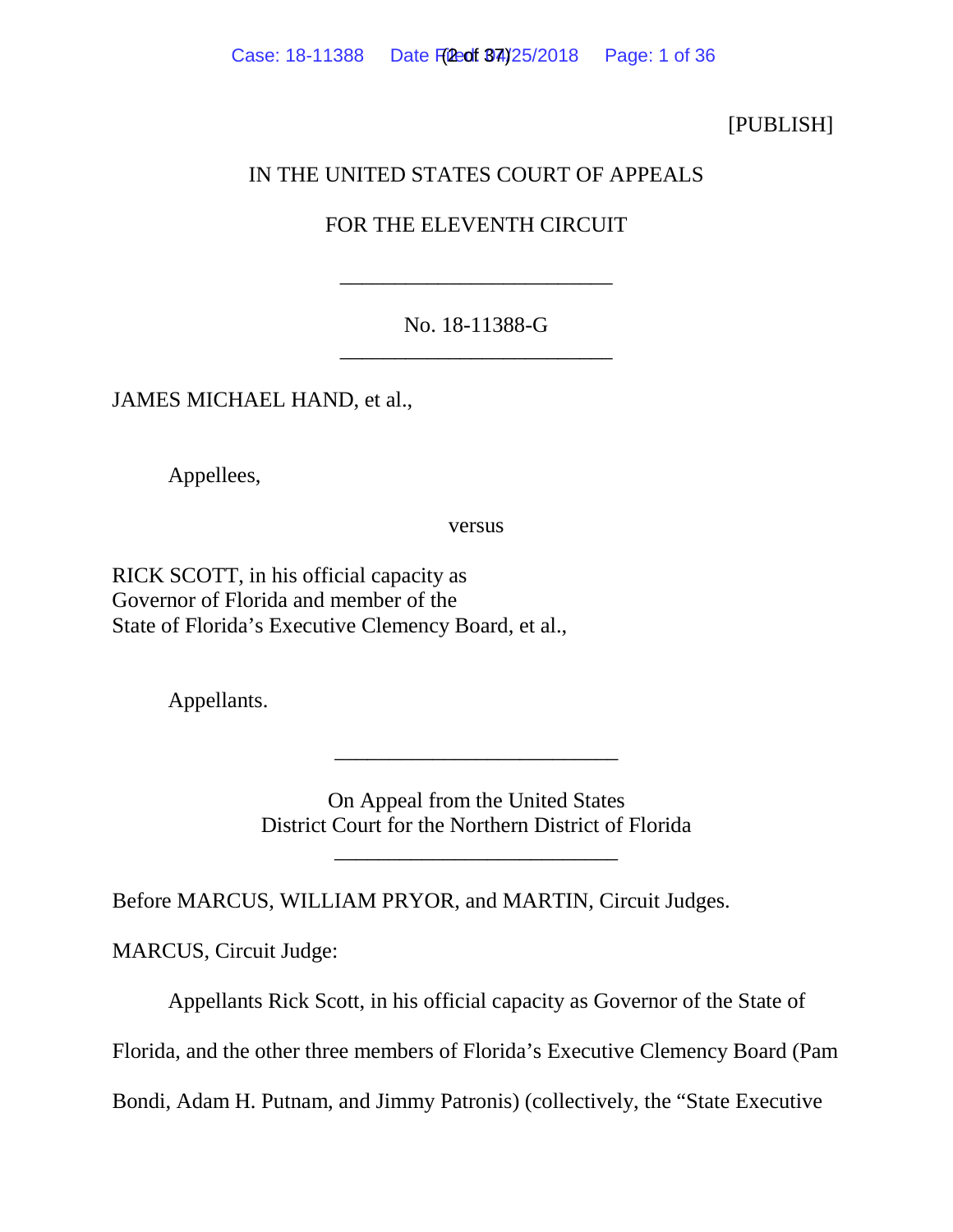Clemency Board") have appealed from the district court's orders entered in favor of appellees James Michael Hand and eight other convicted felons who have completed their sentences and seek to regain their voting rights in Florida. In the underlying lawsuit, the appellees facially challenged, under the Fourteenth Amendment's Equal Protection Clause and the First Amendment, Florida's scheme of voter reenfranchisement for convicted felons, claiming that the State Executive Clemency Board exercised "unbridled discretion" to deny voter reenfranchisement in the absence of any articulable standards. The district court granted summary judgment in favor of appellees, entering a declaratory judgment, permanently enjoining the State Executive Clemency Board from "enforcing the current unconstitutional vote-restoration scheme" and "ending all vote-restoration processes," and commanding the State Executive Clemency Board to "promulgate specific and neutral criteria to direct vote-restoration decisions" along with "meaningful, specific, and expeditious time constraints" on or before April 26, 2018.

Currently before this Court is the State Executive Clemency Board's time-sensitive Motion for Stay Pending Appeal, seeking provisionally to stay the district court's injunctions, until this appeal is heard. The parties agree that four factors are relevant to granting a stay: "(1) whether the stay applicant has made a strong showing that he is likely to succeed on the merits; (2) whether the applicant will be irreparably injured absent a stay; (3) whether issuance of the stay will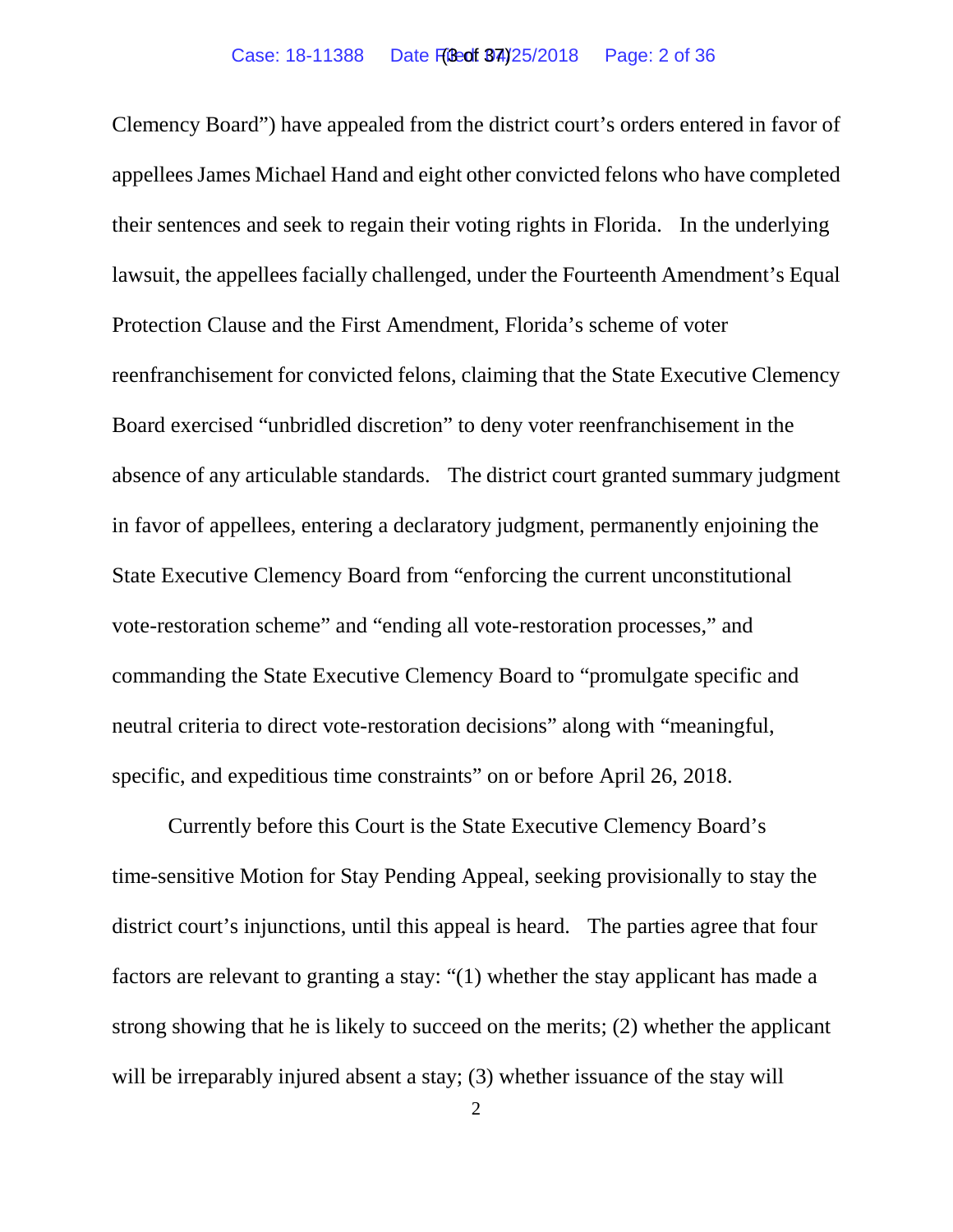substantially injure the other parties interested in the proceeding; and (4) where the public interest lies." Nken v. Holder, 556 U.S. 418, 426 (2009) (quoting Hilton v. Braunskill, 481 U.S. 770, 776 (1987)). The first two factors are the "most critical." Id. at 434. We are satisfied that the State Executive Clemency Board has made a sufficient showing under Nken to warrant a stay, and, accordingly, we stay the district court's entry of injunctive relief until this appeal is resolved by a panel of the Court.The Fourteenth Amendment expressly empowers the states to abridge a convicted felon's right to vote. U.S. Const. amend. XIV, § 2. Binding precedent holds that the Governor has broad discretion to grant and deny clemency, even when the applicable regime lacks any standards. And although a reenfranchisement scheme could violate equal protection if it had both the purpose and effect of invidious discrimination, appellees have not alleged -- let alone established as undisputed facts -- that Florida's scheme has a discriminatory purpose or effect. And the First Amendment provides no additional protection of the right to vote.

### I.

First, the State Executive Clemency Board has shown it will likely succeed on the merits of the Equal Protection claim. The appellees have claimed that Florida's "standardless" voter reenfranchisement regime facially violates the Equal Protection Clause of the Fourteenth Amendment. They do not say that the defendants actually discriminated against any of them on the basis of race or any other invidious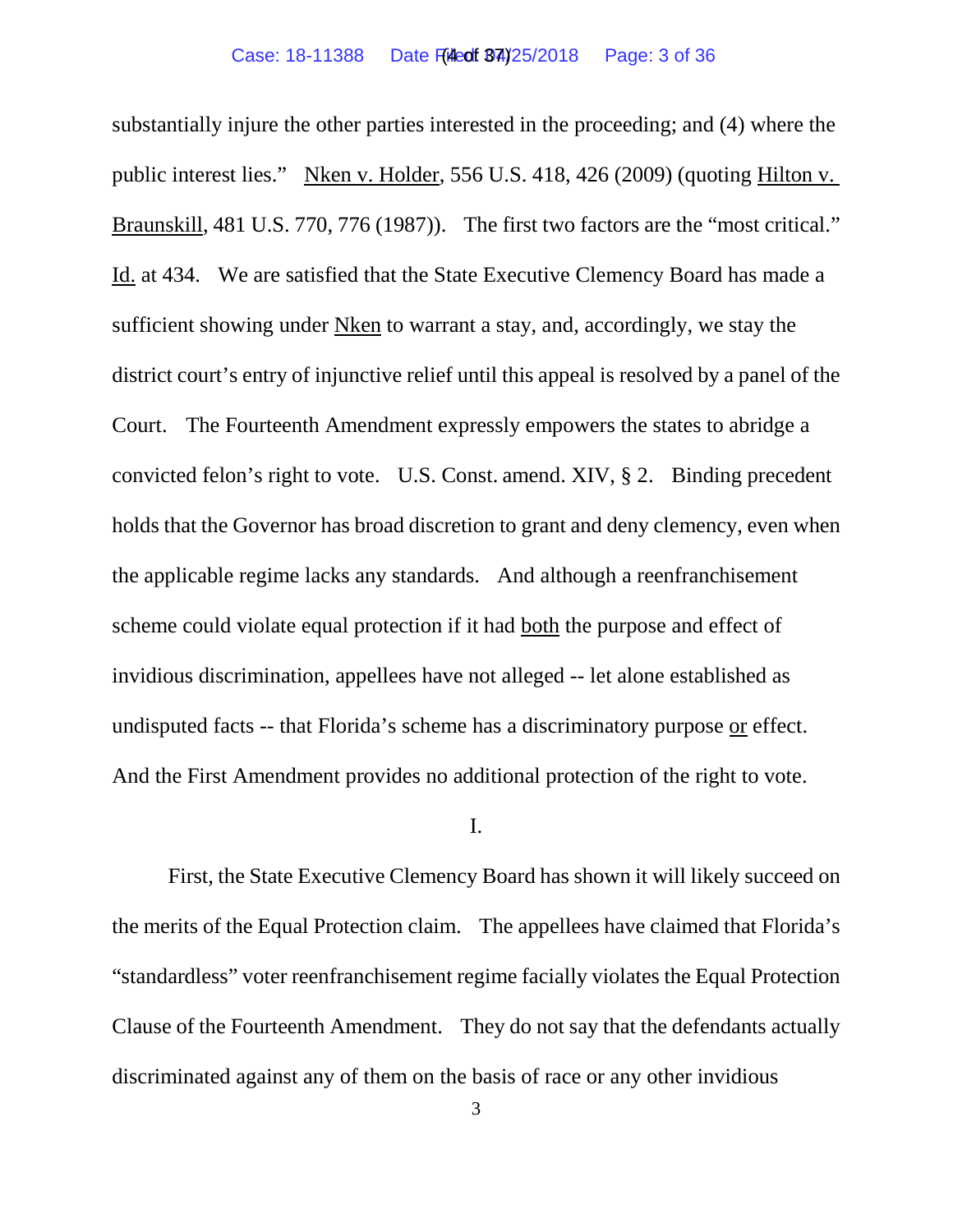grounds. Rather, the heart of their claim is that the State Executive Clemency Board's unbounded discretion will yield an unacceptable "risk" of unlawful discrimination.

For starters, we are bound to follow Supreme Court precedent in Beacham. Beacham v. Braterman, 300 F. Supp. 182 (S.D. Fla. 1969), aff'd 396 U.S. 12 (1969). The case stands for the proposition that Florida did not violate the Equal Protection or Due Process Clauses of the Fourteenth Amendment in denying a petitioner's application for pardon and reenfranchisement, even though the Governor and selected cabinet officers did so in the absence of any articulable or detailed standards. Id. at 184. It establishes the broad discretion of the executive to carry out a standardless clemency regime.

In Beacham, a convicted felon in Florida challenged the refusal to grant him a pardon and the concomitant restoration of his civil rights, including the right to register to vote. Id. at 182-83. He claimed that since there were no "established specific standards to be applied to the consideration of petitions for pardon," the plenary denial of that right violated both the Equal Protection Clause and the Due Process Clause of the Fourteenth Amendment. Id. at 183. A three-judge district court panel squarely rejected the claim, holding that state officials may constitutionally exclude from the franchise convicted felons and that Florida's standardless scheme did not violate the Fourteenth Amendment. The court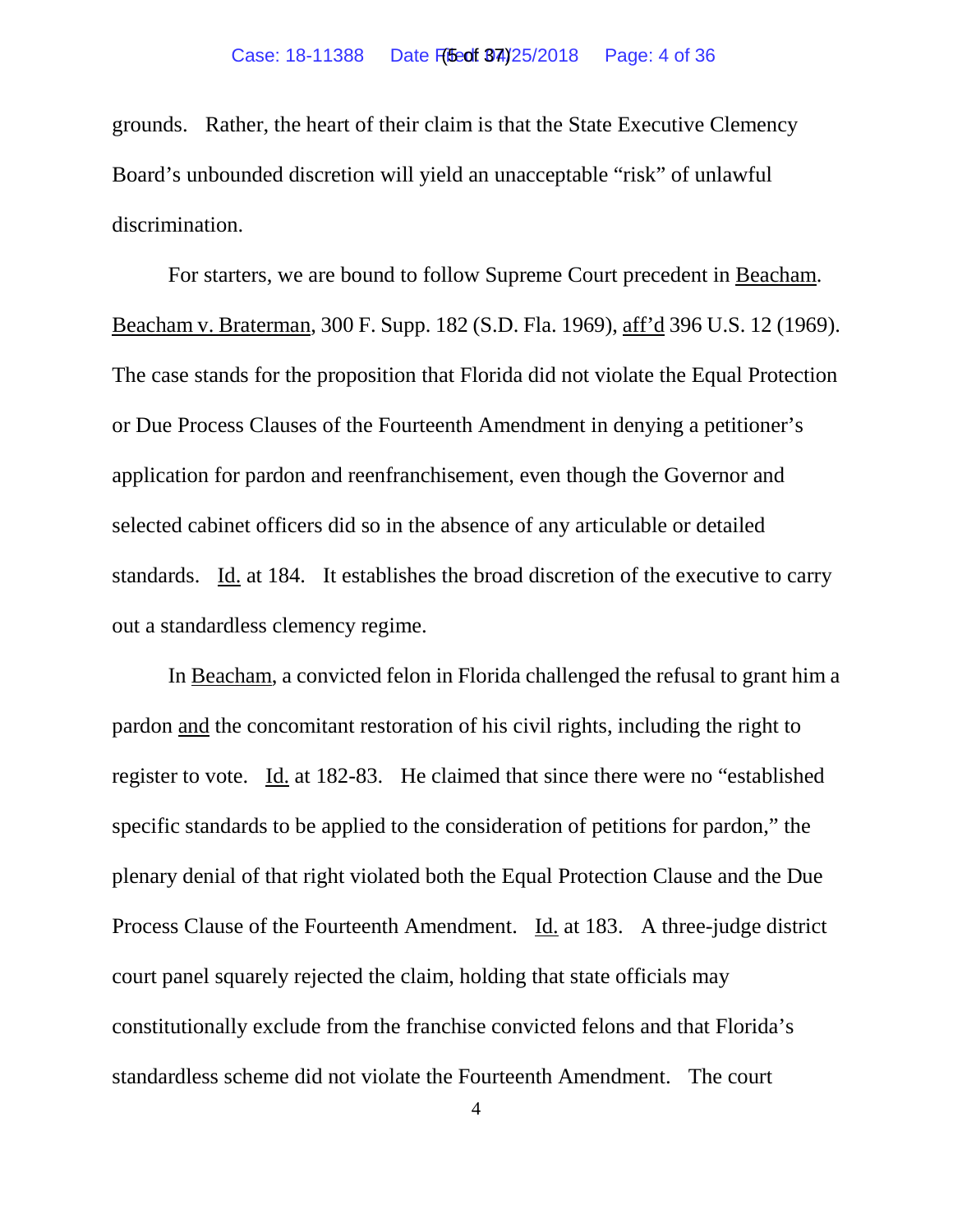### Case: 18-11388 Date Filed: 04/25/2018 Page: 5 of 36

reasoned that the discretionary pardon power, which included within its ambit the restoration of civil rights, "has long been recognized as the peculiar right of the executive branch of government," and that the exercise of that executive power was free from judicial control. Id. at 184. Accordingly the district court denied the relief sought in the complaint and dismissed the cause. The Supreme Court, in a summary decision, affirmed the holding of the three-judge district court. 396 U.S. 12.

The district court concluded that, "[u]nlike a fine wine, [Beacham] has not aged well," but it remains binding precedent that cannot, as the district court suggested, simply be ignored. We are bound by the Supreme Court's summary determinations. See Picou v. Gillum, 874 F.2d 1519, 1521 n.3 (11th Cir. 1989) ("The Supreme Court's summary dispositions are of course entitled to full precedential respect."). A summary disposition affirms the judgment and that which is essential to the judgment. Ill. State Bd. of Elections v. Socialist Workers Party, 440 U.S. 173, 182 (1979) ("[T]he precedential effect of a summary affirmance can extend no farther than the precise issues presented and necessarily decided . . . ." (quotations omitted)); see also id. at 182–83 ("A summary disposition affirms only the judgment of the court below, and no more may be read into our action than was essential to sustain that judgment." (citations omitted)). The Supreme Court has since cited Beacham approvingly, observing, "we have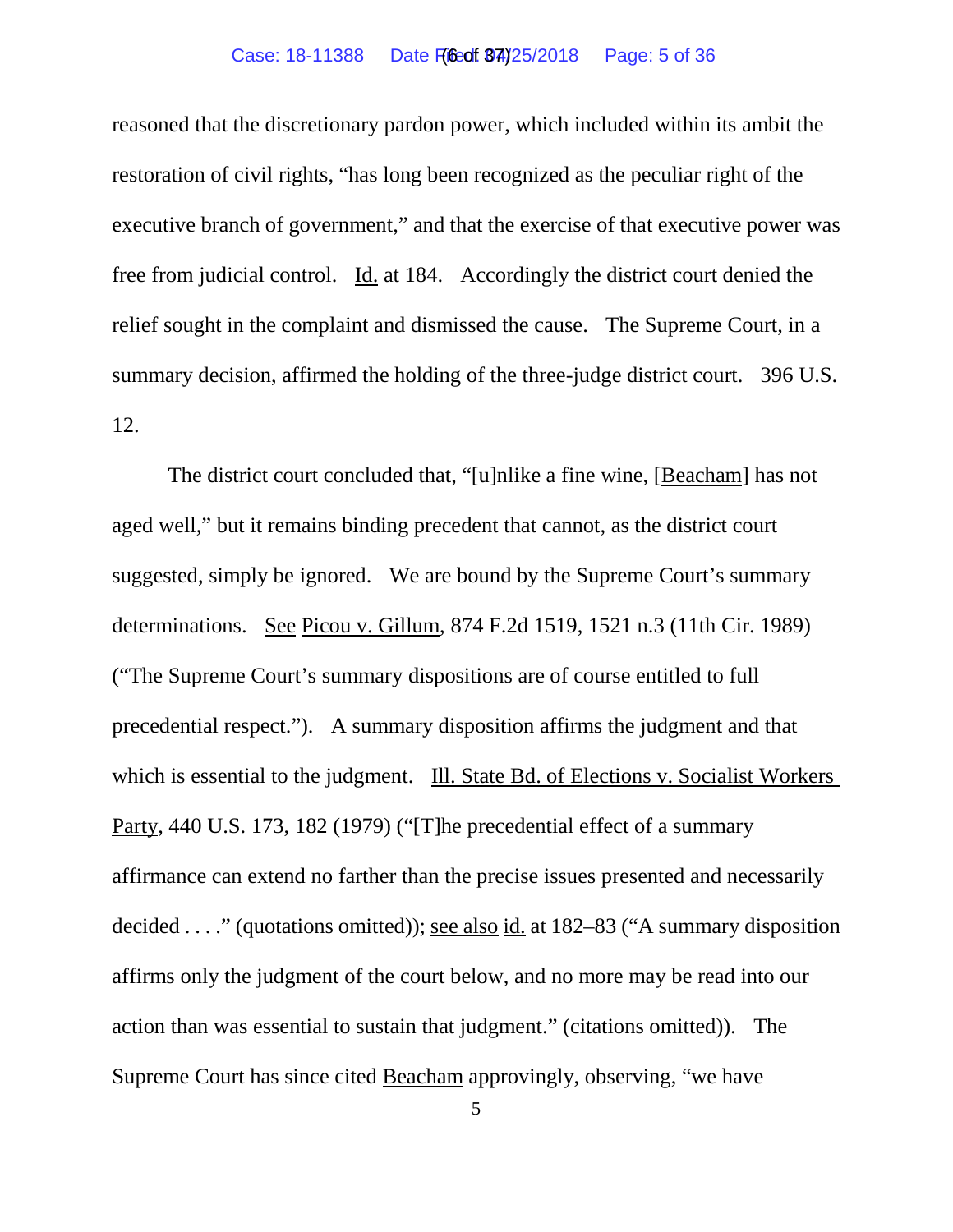#### Case: 18-11388 Date Filed: 04/25/2018 Page: 6 of 36

summarily affirmed two decisions of three-judge District Courts rejecting constitutional challenges to state laws disenfranchising convicted felons." Richardson v. Ramirez, 418 U.S. 24, 53 (1974) (citing Beacham, 300 F. Supp. 182, aff'd 396 U.S. 12).

Other precedents confirm the broad discretion of the executive to grant and deny clemency. In Connecticut Board of Pardons v. Dumschat, 452 U.S. 458 (1981), the Supreme Court held that a state was entitled to vest the Board of Pardons with "unfettered discretion" to grant pardons based on "purely subjective" evaluations . . . by those entrusted with the decision," leaving inmates with only a "unilateral hope" for pardon. Id. at 464–66. Still again, in Ohio Adult Parole Authority v. Woodard, 523 U.S. 272 (1998), the Supreme Court reaffirmed that, because clemency decisions are "matter[s] of grace" by which the executive may consider "a wide range of factors not comprehended by earlier judicial proceedings and sentencing determinations," the state could allocate pardons in a purely discretionary manner without procedural safeguards under the Due Process Clause. Id. at 281. Finally, in Smith v. Snow, 722 F.2d 630 (11th Cir. 1983), a panel of this Court addressed Due Process and Eighth Amendment claims attacking Georgia's purely discretionary pardon regime. First, we ruled that Smith's Due Process claim was foreclosed by Dumschat. Id. at 631-32. Next, the Court held that the failure of Smith's Eighth Amendment claim necessarily followed. Id. at 632. If a state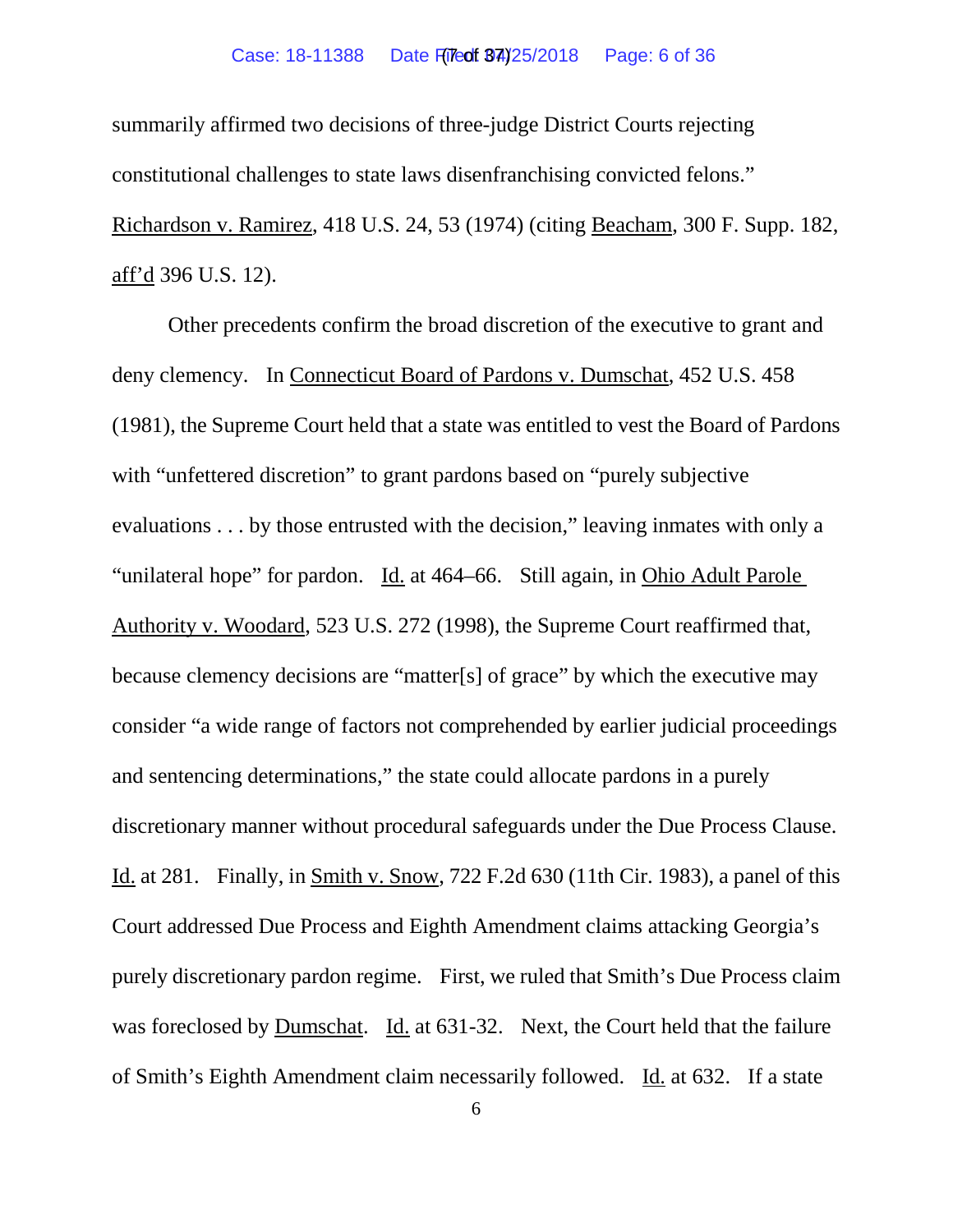pardon regime need not be hemmed in by procedural safeguards, it cannot be

attacked for its purely discretionary nature. Id. ("If one has no right to procedures,

the purpose of which is to prevent arbitrariness and curb discretion, then one clearly

has no right to challenge the fact that the decision is discretionary.").

Perhaps of even greater importance, we are obliged to recognize that § 2 of

the Fourteenth Amendment expressly empowers the states to abridge a convicted

felon's right to vote. It reads this way:

Representatives shall be apportioned among the several States according to their respective numbers, counting the whole number of persons in each State, excluding Indians not taxed. But when the right to vote at any election for the choice of electors for President and Vice President of the United States, Representatives in Congress, the Executive and Judicial officers of a State, or the members of the Legislature thereof, is denied to any of the male inhabitants of such State, being twenty-one years of age, and citizens of the United States, or in any way abridged, except for participation in rebellion, or other crime, the basis of representation therein shall be reduced in the proportion which the number of such male citizens shall bear to the whole number of male citizens twenty-one years of age in such State.

U.S. Const. amend., XIV § 2 (emphasis added). And the Supreme Court has explicitly cited the text of § 2 as it has recognized the power of the state to bar felons from voting. Thus, for example, it has held that "the exclusion of felons from the vote has an affirmative sanction in § 2 of the Fourteenth Amendment." Richardson, 418 U.S. at 54.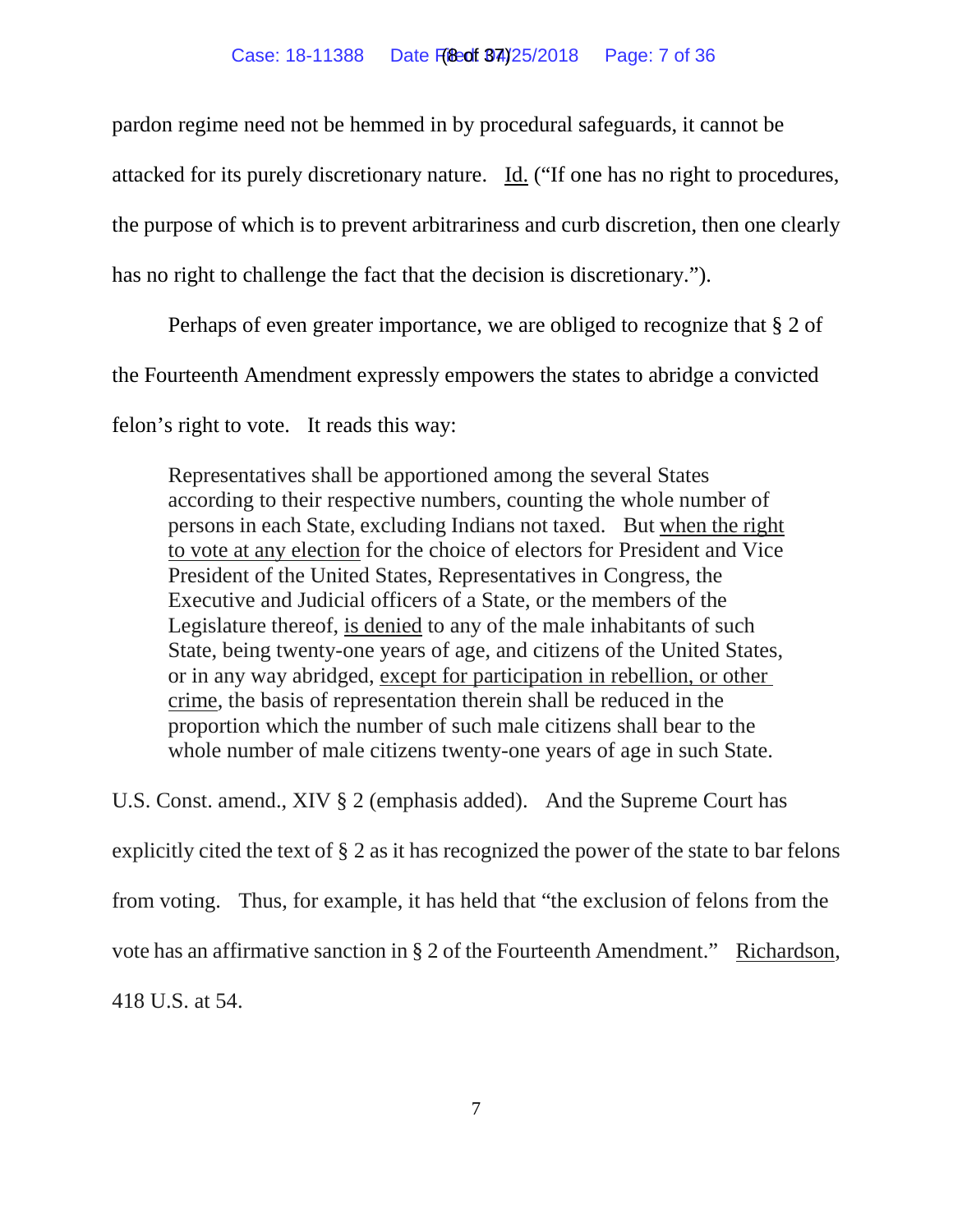It is also true, however, that since Beacham, the Supreme Court has recognized that, at least in limited circumstances, a state's pardon power may be cabined by judicial decree. Thus, in Hunter, the Supreme Court made it clear that a state's method for reenfranchising a convicted felon would violate equal protection if the scheme had both the purpose and effect of invidious discrimination. Justice Rehnquist wrote for a unanimous Court:

Presented with a neutral state law that produces disproportionate effects along racial lines, the Court of Appeals was correct in applying the approach of Arlington Heights to determine whether the law violates the Equal Protection Clause of the Fourteenth Amendment: "[O]fficial action will not be held unconstitutional solely because it results in a racially disproportionate impact. . . . Proof of racially discriminatory intent or purpose is required to show a violation of the Equal Protection Clause."

Hunter v. Underwood, 471 U.S. 222, 227–28 (1985) (alterations in original)

(quoting Arlington Heights v. Metro. Hous. Dev. Corp., 429 U.S. 252, 264–65

(1977)); see also Osborne v. Folmar, 735 F.2d 1316, 1317 (11th Cir. 1984).

The problem for the appellees in this case, however, is that they have not shown (nor have they even claimed) that Florida's constitutional and statutory scheme had as its purpose the intent to discriminate on account of, say, race, national origin, or some other insular classification; or that it had the effect of a disparate impact on an insular minority. All we have is the assertion by the appellees and a statement by the district court that there is a real "risk" of disparate treatment and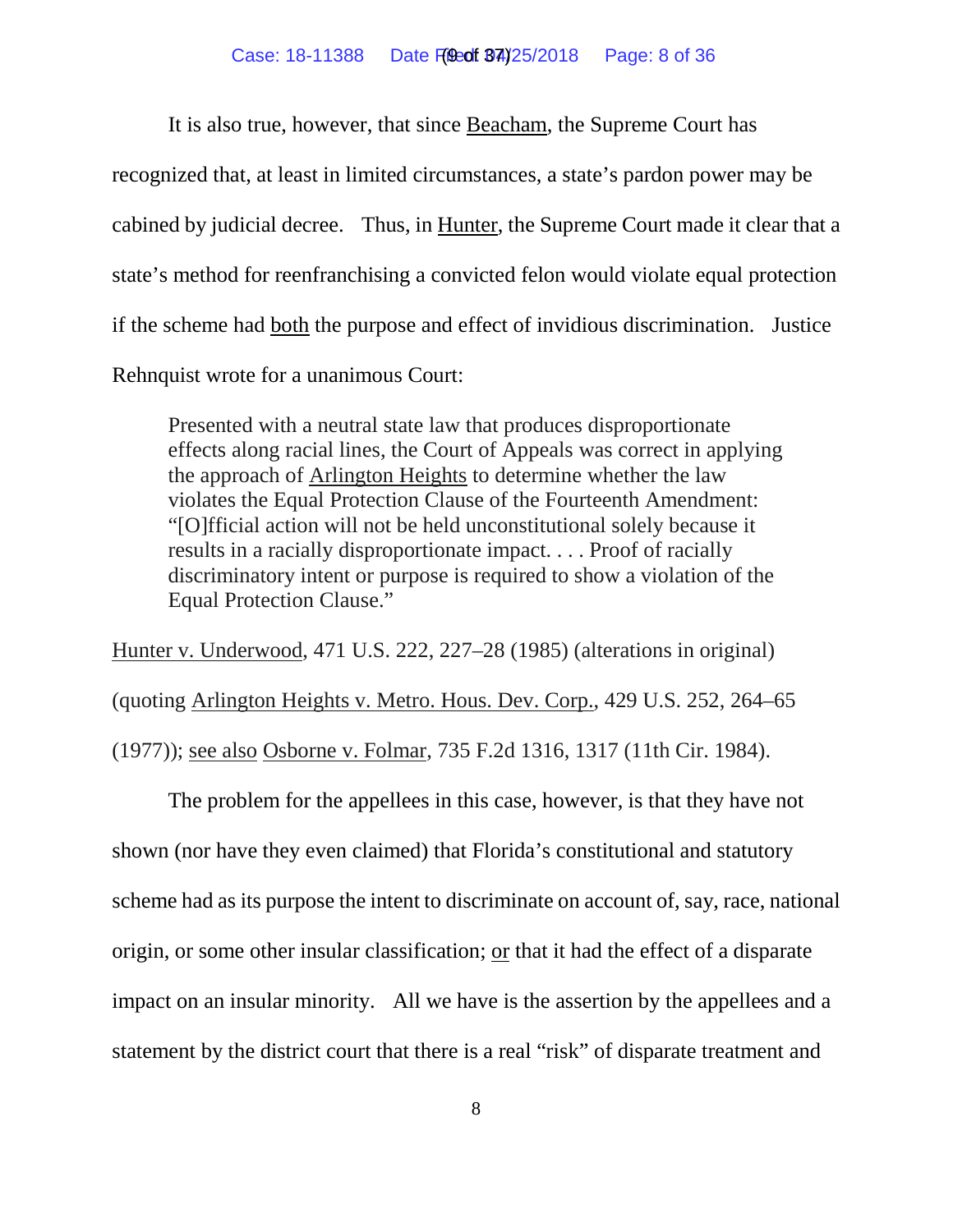### Case: 18-11388 Date **F10 of 34/25/2018** Page: 9 of 36

discrimination, precisely because the Florida regime is standardless. Such a risk of discrimination, however, is likely insufficient under Beacham and Hunter.

Moreover, we have rejected, en banc, that Florida's felon-disenfranchisement regime was enacted with a discriminatory purpose, and the appellees have not offered anything suggesting otherwise. See Johnson v. Governor of State of Fla., 405 F.3d 1214, 1223–27 (11th Cir. 2005) (en banc). In Johnson, we examined whether Florida's vote-restoration regime, either historically or as revised over time, had "racial discrimination [as] a substantial or motivating factor" and determined that it did not. Id. at 1223. We found no "contemporaneous evidence showing that racial discrimination motivated" the initial disenfranchisement provision, but even assuming that it had been so motivated, we held that "Florida's felon disenfranchisement provision is constitutional because it was substantively altered and reenacted in 1968 in the absence of any evidence of racial bias." Id. at 1223, 1225. All the appellees have offered in this case is a "risk" that standardless determinations "could" lead to impermissible discrimination; that is not enough to show a discriminatory purpose or effect. The State Executive Clemency Board has made a strong showing it is likely to succeed on appellees' equal protection claim.

### II.

We also conclude that the State Executive Clemency Board will likely succeed on the merits of the First Amendment claim. The appellees allege that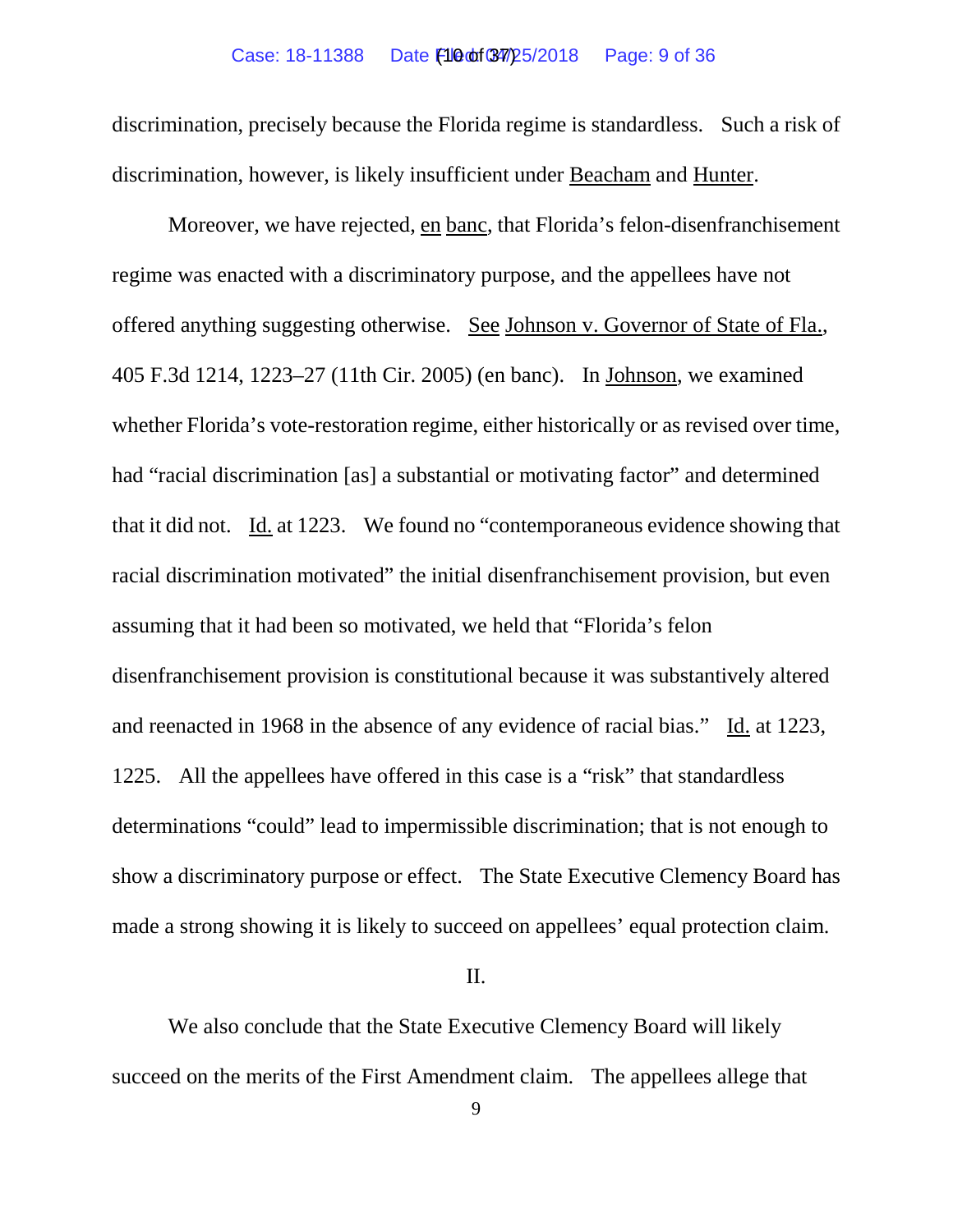Florida's felon-reenfranchisement regime facially violates the First Amendment because it vests the Executive Clemency Board with "unfettered discretion" to engage in a "standard-less process of arbitrary and discriminatory decision-making, which is untethered to any laws, rules, standards, criteria, or constraints of any kind, and unconstrained by any definite time limits," thereby abridging their right to vote and creating an impermissible risk of "arbitrary, biased, and/or discriminatory treatment." **[Plaintiffs' Mot. for Summ. J. at 16, 18]** The appellees expressly disclaim reliance on any anecdotal examples of discrimination and offer nothing suggesting that any of them were the victims of viewpoint discrimination, asserting that "[f]acial attacks on the discretion granted a decisionmaker are not dependent on the facts surrounding any particular permit decision," since "[t]he success of a facial challenge on the grounds that an ordinance delegates overly broad discretion to the decisionmaker rests not on whether the administrator has exercised his discretion in a content-based manner, but whether there is anything in the ordinance preventing him from doing so." **[Appellees' Resp. to Mot. for Stay at 10]** The appellees, therefore, suggest that "actual discrimination need not be proven." **[Id. at 12]**

Their theory likely fails for at least three reasons. First, our case law establishes that the First Amendment affords no greater voting-rights protection beyond that already ensured by the Fourteenth Amendment. Because a standardless pardon process, without something more, does not violate the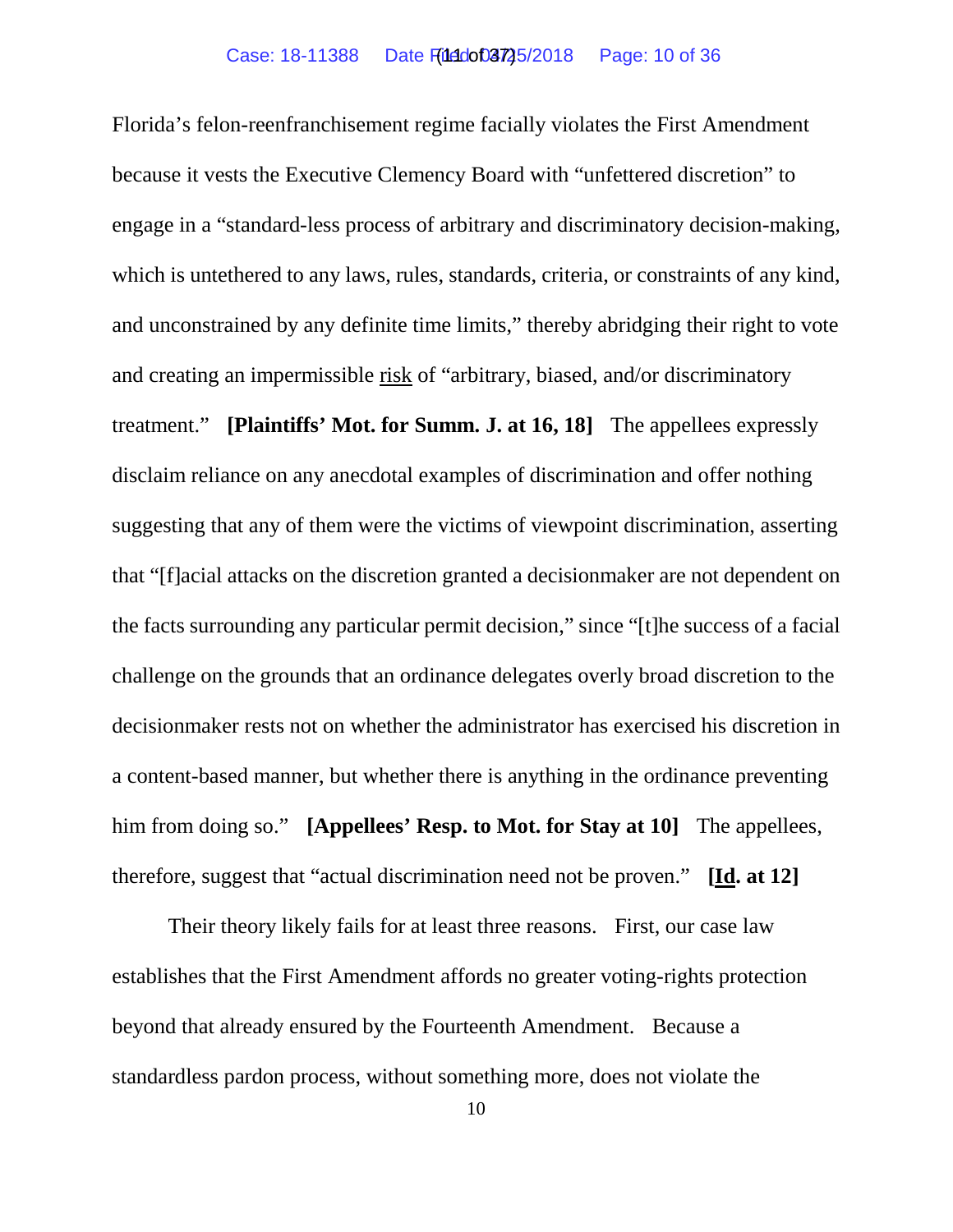### Case: 18-11388 Date Filed: 052725/2018 Page: 11 of 36

Fourteenth Amendment, it follows that it does not run afoul of the First Amendment. In the second place, Florida's power to disenfranchise voters is expressly sanctioned by § 2 of the Fourteenth Amendment. And finally, no First Amendment challenge to a felon-disenfranchisement scheme has ever been successful.

It is well established in this Circuit that the First Amendment provides no greater protection for voting rights than is otherwise found in the Fourteenth Amendment. In Burton v. City of Belle Glade, 178 F.3d 1175 (11th Cir. 1999), the plaintiffs alleged that the City of Belle Glade's failure to annex their housing project deprived them of the right to vote in violation of the First and Fourteenth Amendments. Id. at 1183. After rejecting the plaintiffs' Fourteenth Amendment claim, the Court disposed of plaintiffs' First Amendment contention, holding that "since the First and Thirteenth Amendments afford no greater protection for voting rights claims than that already provided by the Fourteenth and Fifteenth Amendments, we conclude that the district court did not err in dismissing these claims." Id. at 1188 n.9 (citations omitted). Additionally, in Cook v. Randolph County, 573 F.3d 1143 (11th Cir. 2009), Cook contended that the County Board of Registrars' attempt to change his voting registration infringed his right to vote under the First and Fourteenth Amendments. Id. at 1148. There, a panel of this Court dismissed Cook's First Amendment claim, holding still again that "[t]he First and Thirteenth Amendments afford no greater protection for voting rights claims than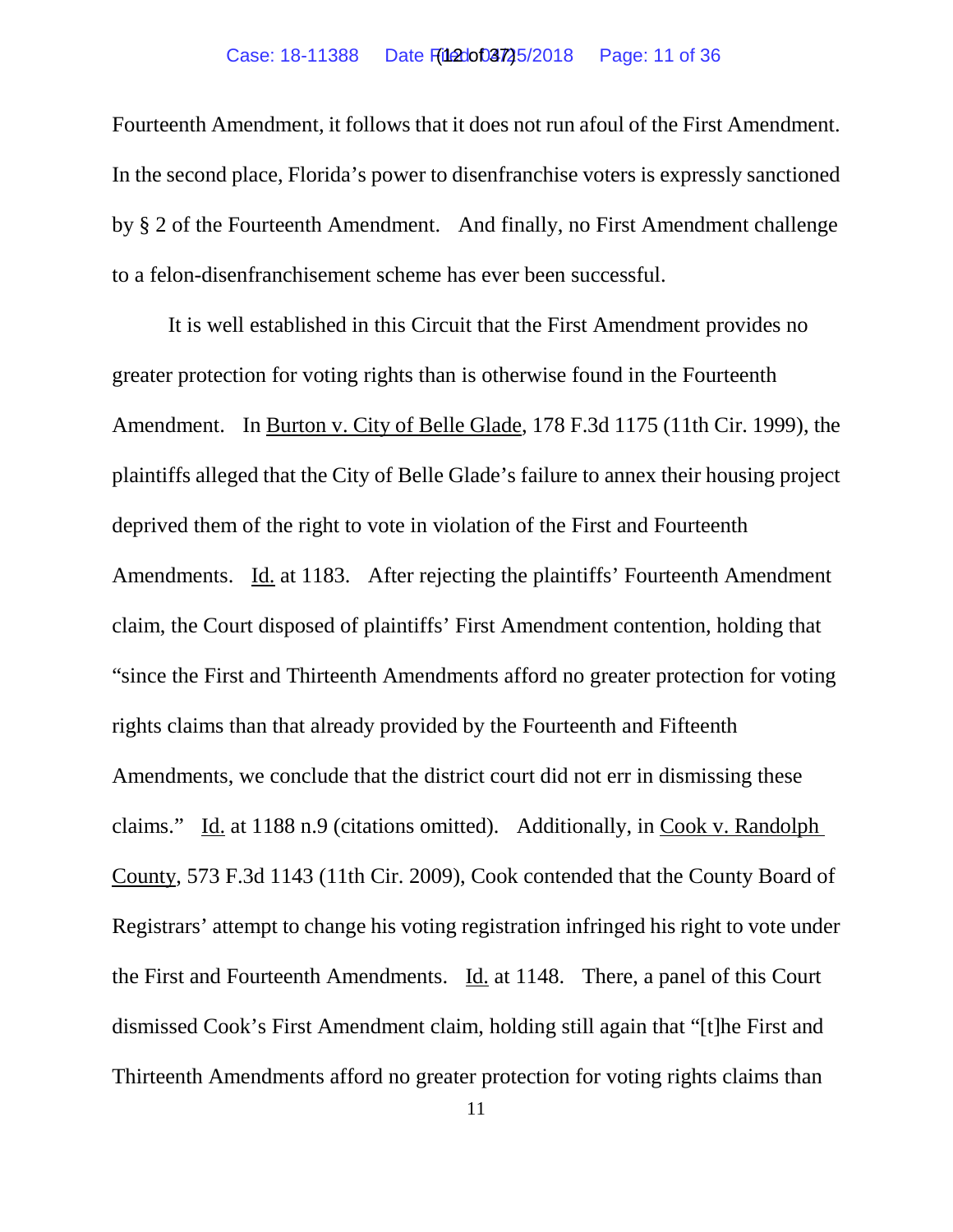that already provided by the Fourteenth and Fifteenth Amendments." Id. at 1152 n.4 (quoting Burton, 178 F.3d at 1188 n.9); see also Irby v. Virginia State Bd. of Elections, 889 F.2d 1352, 1359 (4th Cir. 1989) ("Having found no violations of the Equal Protection Clause and the Fifteenth Amendment, we likewise conclude that plaintiffs' First and Thirteenth Amendment claims must fail. In voting rights cases, the protections of the First and Thirteenth Amendments do not in any event extend beyond those more directly, and perhaps only, provided by the fourteenth and fifteenth amendments.") (internal quotation marks omitted)).

Because Florida likely has established that its felon-reenfranchisement regime does not violate the Equal Protection Clause of the Fourteenth Amendment, it is unlikely indeed that the same exercise of the pardon power violates the First Amendment. Since a standardless reenfranchisement scheme, without more, does not state a claim for an Equal Protection violation based on invidious discrimination, it likely follows that a standardless scheme, without more, cannot establish a First Amendment violation based on viewpoint discrimination. While a discretionary felon-reenfranchisement scheme that was facially or intentionally designed to discriminate based on viewpoint -- say, for example, by barring Democrats, Republicans, or socialists from reenfranchisement on account of their political affiliation -- might violate the First Amendment, cf. Hunter, 471 U.S. at 227–28; Shepherd v. Trevino, 575 F.2d 1110, 1114 (5th Cir. 1978), no such showing has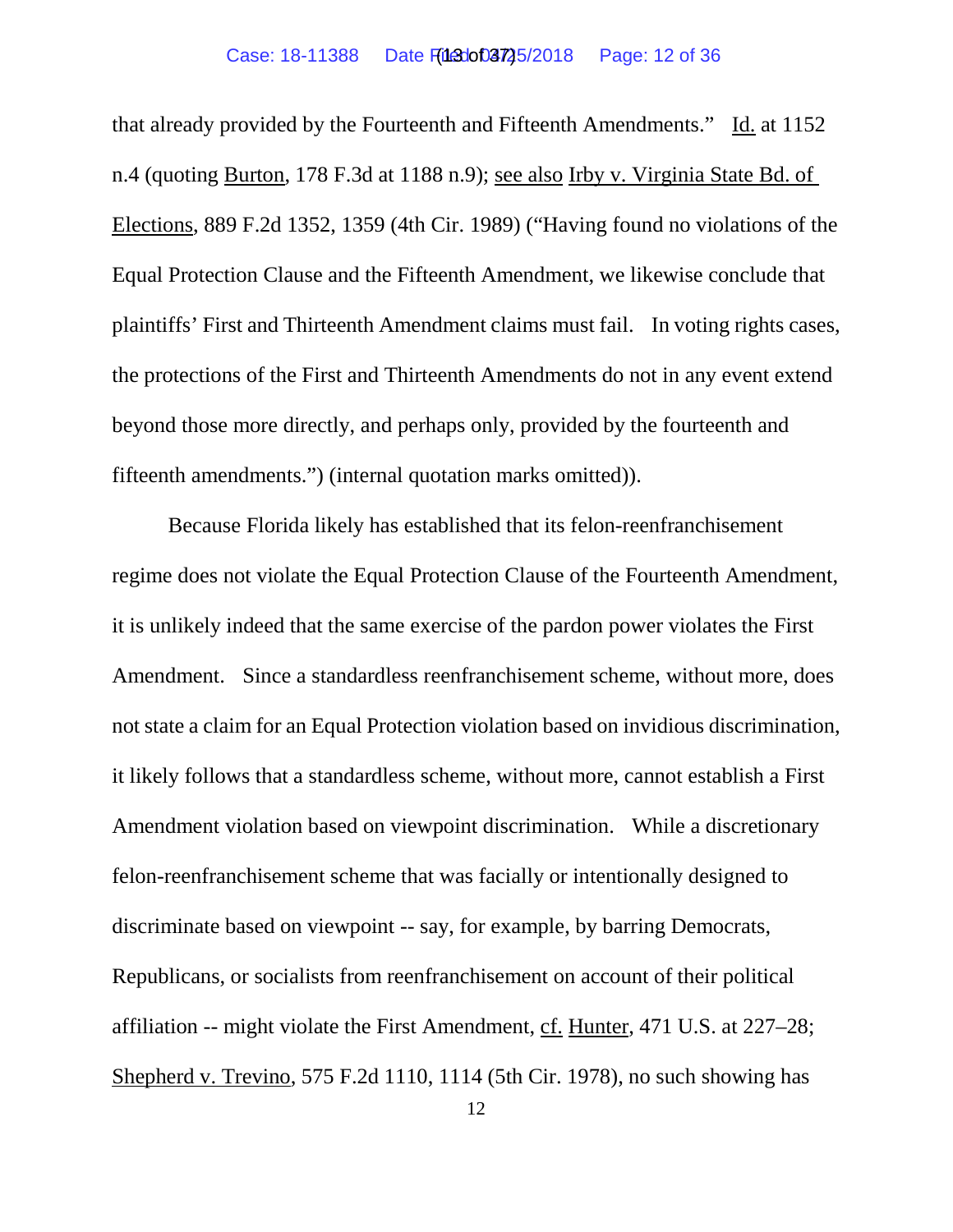### Case: 18-11388 Date Filed: 002725/2018 Page: 13 of 36

been made in this case. Indeed, the district court, having said nothing about invidious purpose, could discern only that there was a "risk" that a standardless regime could possibly yield viewpoint discrimination. Thus, even if the First Amendment could be employed in this case in lieu of the Fourteenth -- and that is not an easy argument to sustain in the face of controlling case law -- something more than risk likely would have to be shown.

In the wake of Beacham, Dumschat, Woodard, and Smith, a purely discretionary clemency regime does not, without something more, violate the Fourteenth Amendment. As we see it, a constitutional challenge arising under the First Amendment but asserting the same basic claim -- that standardless clemency regimes create an unacceptable risk of discriminatory determinations -- is unlikely to yield a different result. In other words, the appellees likely cannot succeed by bringing the same challenge using only a different label or nomenclature.

It's also pretty clear that, in a reenfranchisement case, the specific language of the Fourteenth Amendment controls over the First Amendment's more general terms. Cf. Graham v. Connor, 490 U.S. 386, 395 (1989) (holding that the Fourth Amendment governed rather than the Fourteenth Amendment because the Fourth Amendment's "explicit text[]" addressed the precise question at issue as opposed to the Fourteenth Amendment's "more generalized notion"); Cty. of Sacramento v. Lewis, 523 U.S. 833, 843 (1998) (a general constitutional provision applies only if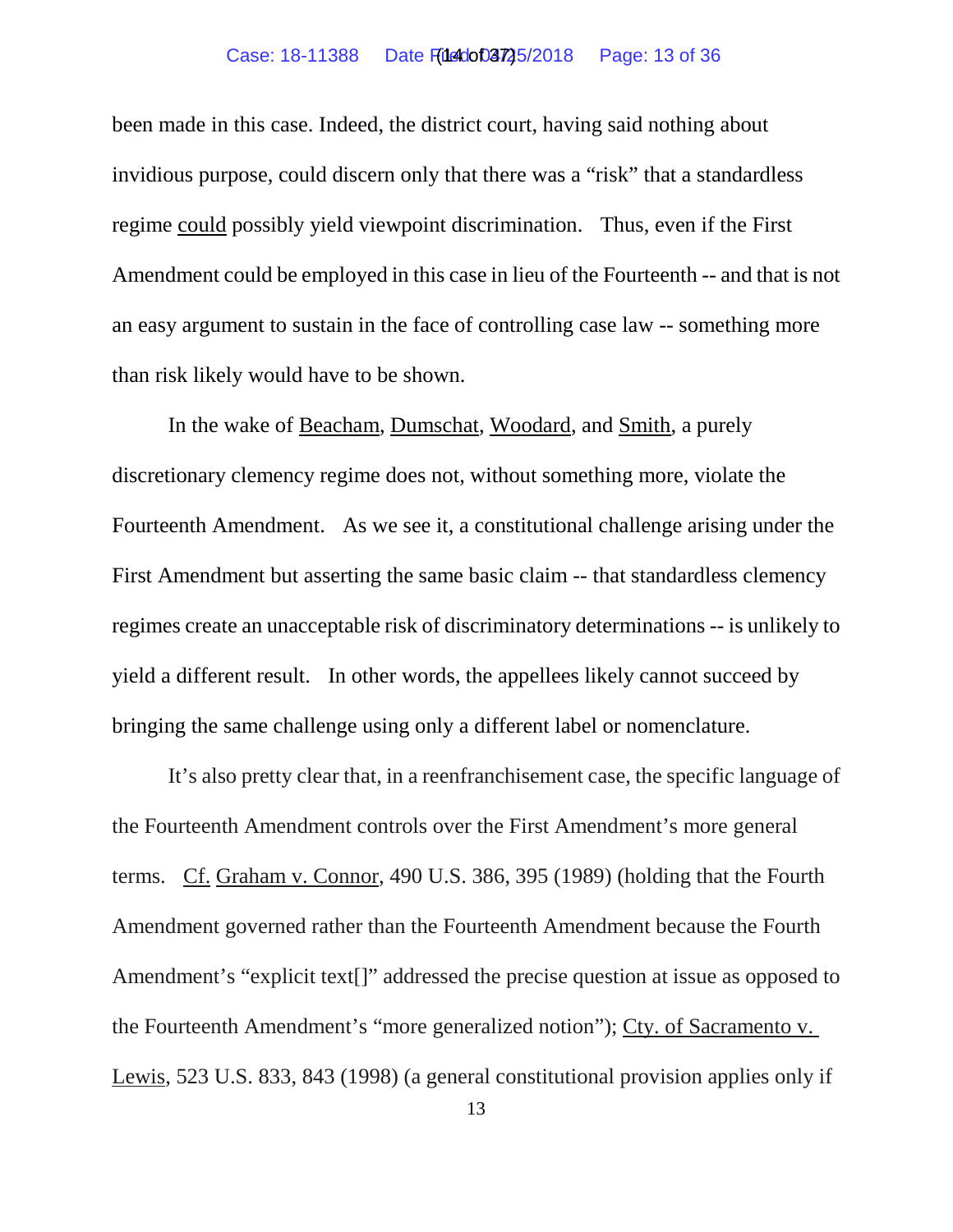the matter presented is not "covered by" a more specific provision); West v. Davis, 767 F.3d 1063, 1067 (11th Cir. 2014) ("[W]hen a specific provision of the Constitution is allegedly infringed, a court must decide the claim in accordance with the terms of that provision rather than under the more general rubric of substantive due process."). Thus, just as "section 2 of the fourteenth amendment blunts the full force of section 1's equal protection clause with respect to the voting rights of felons," Shepherd, 575 F.2d at 1114, § 2 likewise blunts the First Amendment's application here.

Moreover, although First Amendment attacks on discretionary pardon schemes have been few and far between, the Supreme Court "ha[s] strongly suggested in dicta that exclusion of convicted felons from the franchise violates no constitutional provision." Ramirez, 418 U.S. at 53 (emphasis added). And every First Amendment challenge to a discretionary vote-restoration regime we've found has been summarily rebuffed. See, e.g., Kronlund v. Honstein, 327 F. Supp. 71, 73 (N.D. Ga. 1971); Farrakhan v. Locke, 987 F. Supp. 1304, 1314 (E.D. Wash. 1997); Johnson v. Bush, 214 F. Supp. 2d 1333, 1338 (S.D. Fla. 2002) (King, J.), aff'd sub nom. Johnson, 405 F.3d at 1214; Hayden v. Pataki, No. 00 Civ. 8586 (LMM), 2004 WL 1335921, at \*6 (S.D.N.Y. June 14, 2004); Howard v. Gilmore, 205 F.3d 1333 (unpublished table decision), 2000 WL 203984 at \*1 (4th Cir. 2000).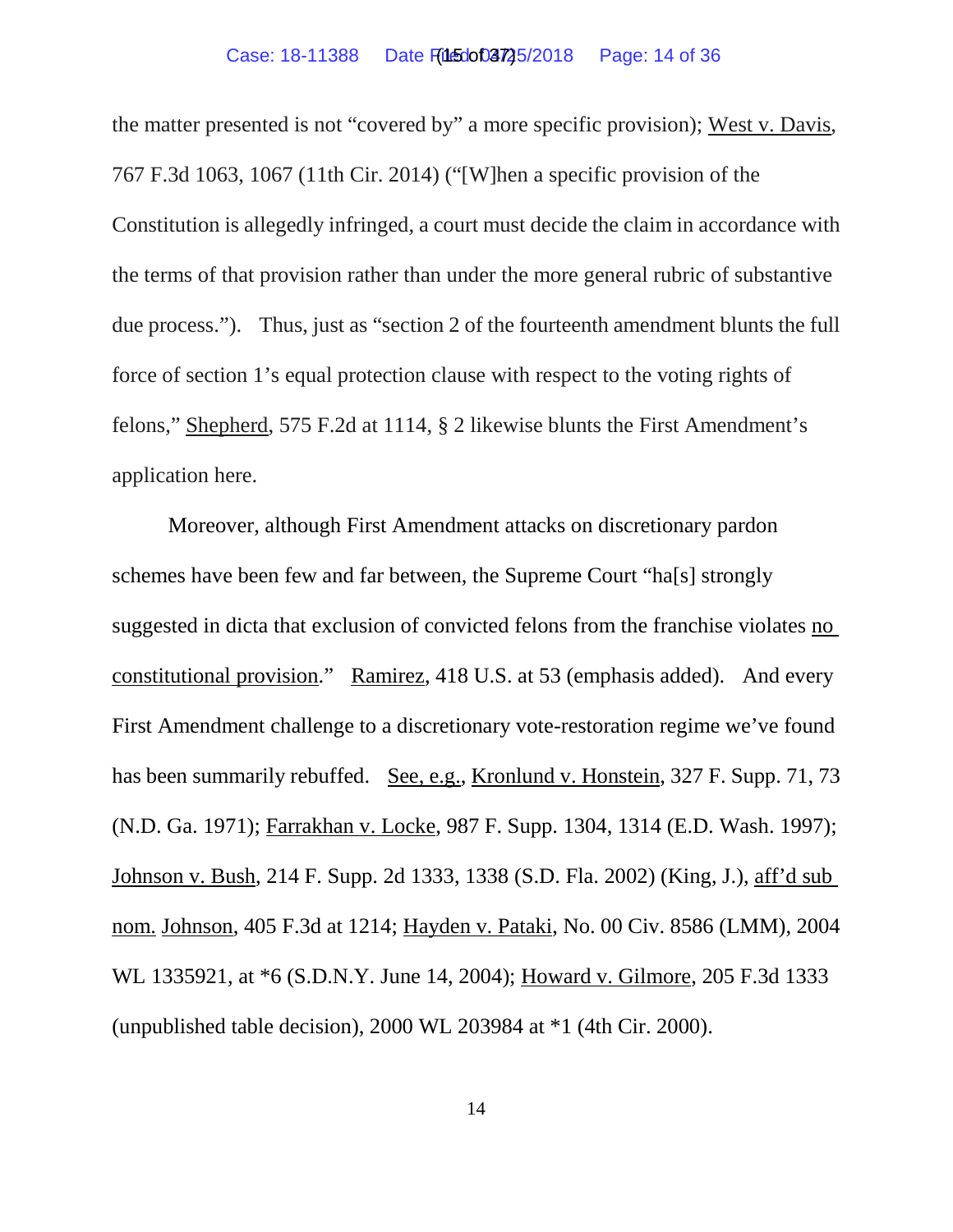Finally, the First Amendment cases cited by the appellees appear inapposite to a reenfranchisement case. Those cases established the longstanding and important but (for our purposes) unremarkable point that a state cannot vest officials with unlimited discretion to grant or deny licenses as a condition of engaging in protected First Amendment activity. See, e.g., Forsyth Cty. v. Nationalist Movement, 505 U.S. 123, 130–33 (1992); City of Lakewood v. Plain Dealer Publ'g Co., 486 U.S. 750, 757–58 (1988). Thus, for instance, Forsyth County discussed an ordinance that granted officials with boundless authority to authorize or forbid, and assess fees on, "public speaking, parades, or assemblies in the archetype of a traditional public forum," which the Supreme Court deemed a "prior restraint on speech." 505 U.S. at 130 (quotation omitted). Likewise, City of Lakewood involved a licensing statute that reposed in the government the unbridled power to permit or deny the placement of newspaper-dispensing devices on public sidewalks. 486 U.S. at 753. There too, the Court struck down the statute as a "prior restraint." Id. at 757. However, this precedent does not bear directly on the matters presented by this case. Indeed, none of the cited cases involved voting rights or even mentioned the First Amendment's interaction with the states' broad authority expressly grounded in § 2 of the Fourteenth Amendment to disenfranchise felons and grant discretionary clemency.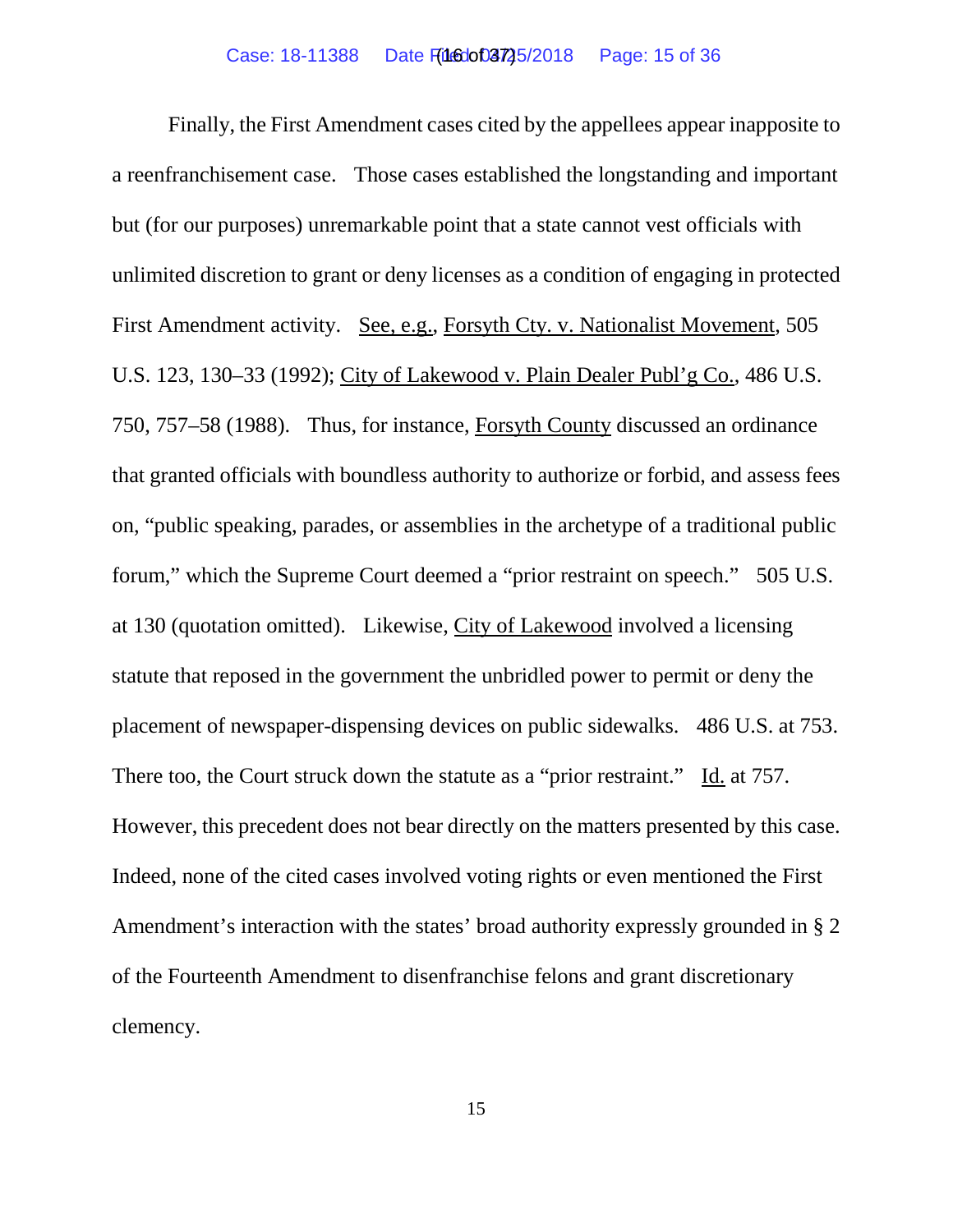The long and short of it is that the State Executive Clemency Board is likely to succeed as well on the merits of the appellees' facial First Amendment claim.

III.

As a separate matter, Florida is also likely to succeed on the merits because there are serious and substantial problems that inhere in the remedies the district court has chosen -- injunctions commanding that the State Executive Clemency Board cannot refuse to reenfranchise felons and that the Governor and his cabinet must fashion out of whole cloth new standards by April 26, 2018. In particular, the injunctions flatly prohibit the State Executive Clemency Board "from ending all vote-restoration processes" for convicted felons. The district court crafted the permanent injunctions this way:

Defendants are **PERMANENTLY ENJOINED** from enforcing the current unconstitutional vote-restoration scheme. Defendants are also **PERMANENTLY ENJOINED** from ending all vote-restoration processes. On or before April 26, 2018, Defendants shall promulgate specific and neutral criteria to direct vote-restoration decisions in accordance with this Order. On or before April 26, 2018, Defendants shall also promulgate meaningful, specific, and expeditious time constraints in accordance with this Order. Defendants shall file with this Court its modified rules on or before April 26, 2018.

However, as we've noted, § 2 of the Fourteenth Amendment expressly

provides for reduction of representation to the states if they deny or abridge the right

to vote "except for participation in rebellion, or other crime." U.S. Const. amend.

XIV, § 2. Indeed, the district court acknowledged that "[i]t is well-settled that a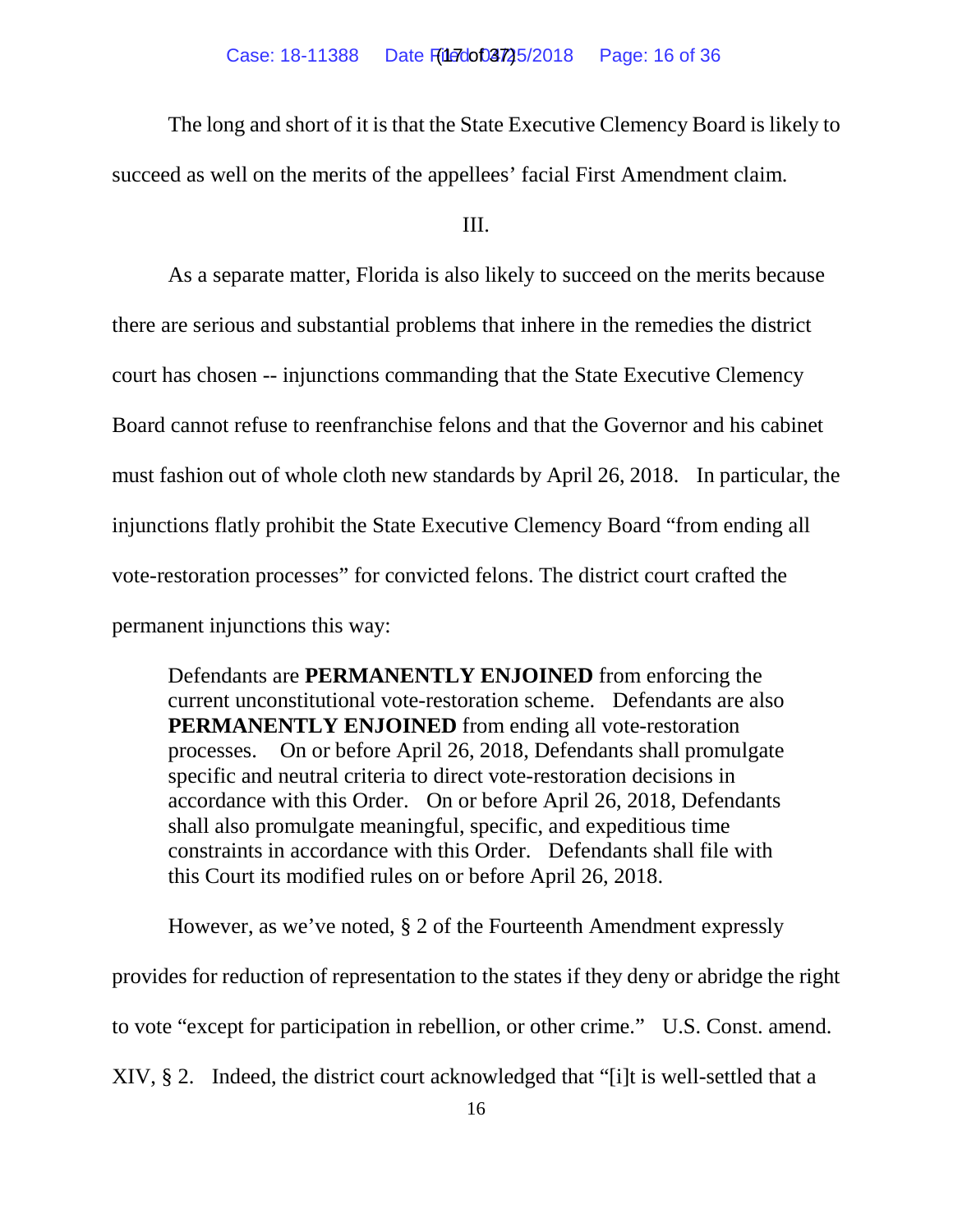state can disenfranchise convicted felons under Section Two of the Fourteenth Amendment." And it correctly explained that a state may do so "permanently." Nonetheless, after concluding only that the Florida regime posed a risk of discrimination among applicants, the district court enjoined Florida from exercising the authority that § 2 clearly establishes because the district court concluded that the Florida constitution "presumes a restoration process exists" only because it "bars [any] felon<sup>[]</sup> from voting 'until restoration of civil rights.'" Fla. Const. art. VI, § 4(a) (emphasis added by district court). But the district court cannot enjoin Florida to follow the district court's interpretation of Florida's own constitution. Pennhurst State Sch. & Hosp. v. Halderman, 465 U.S. 89, 106 (1984). And we can find no case law even remotely suggesting that the state cannot bar all felons (without drawing any distinctions) from being eligible for reenfranchisement.

What's more, the permanent injunctions entered by the district court command the Governor and three cabinet members to promulgate new standards no later than April 26. These standards must determine when and how to exercise the Governor's power in order to reenfranchise convicted felons. As a court sitting in equity, that seems to us to be a tall order, even assuming the district court had the authority to enter this command in the first place. After all, there are a multitude of considerations for them to study, including but not limited to whether the Clemency Board should adopt mathematical criteria, how "specific and neutral" the criteria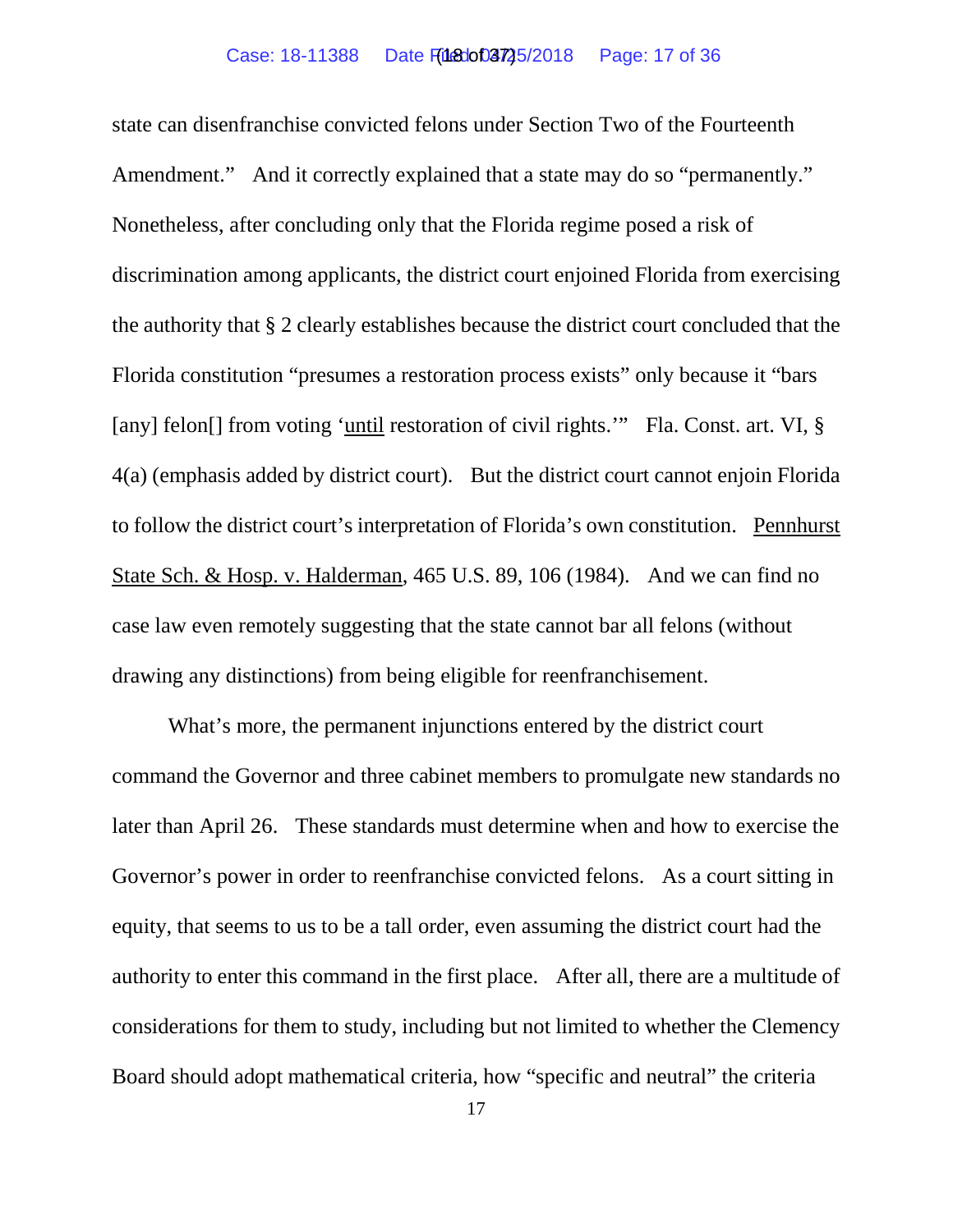# Case: 18-11388 Date Filedot 02725/2018 Page: 18 of 36

should be, whether arrests or convictions for certain kinds of misdemeanor or felony offenses (and there are many) should be either relevant or categorically disqualifying, the kinds of rules previous Florida officials and other states have put in place and how they have worked in practice, and whether the Board should create a newly bifurcated system for processing applications involving civil rights other than voting rights, such as the right to serve on a jury or to hold or run for public office.

Thus, on this ground as well, the State Executive Clemency Board has demonstrated a substantial likelihood of success on the merits.

# IV.

Having determined that the State Executive Clemency Board has made a strong showing on the merits as to all of the appellees' claims, we further believe the Clemency Board likely has met its burden overall.

The State Executive Clemency Board likely has shown irreparable harm absent a stay. Beyond whether the injunction directs the State Executive Clemency Board to do something it is by no means clear the court can compel it to do, the State Executive Clemency Board would be harmed if it could not apply its own laws to grant clemency to eligible applicants now, even if it might later be able to afford these applicants clemency pursuant to a system not yet in place and not of the State Executive Clemency Board's choosing. See Maryland v. King, 567 U.S. 1301,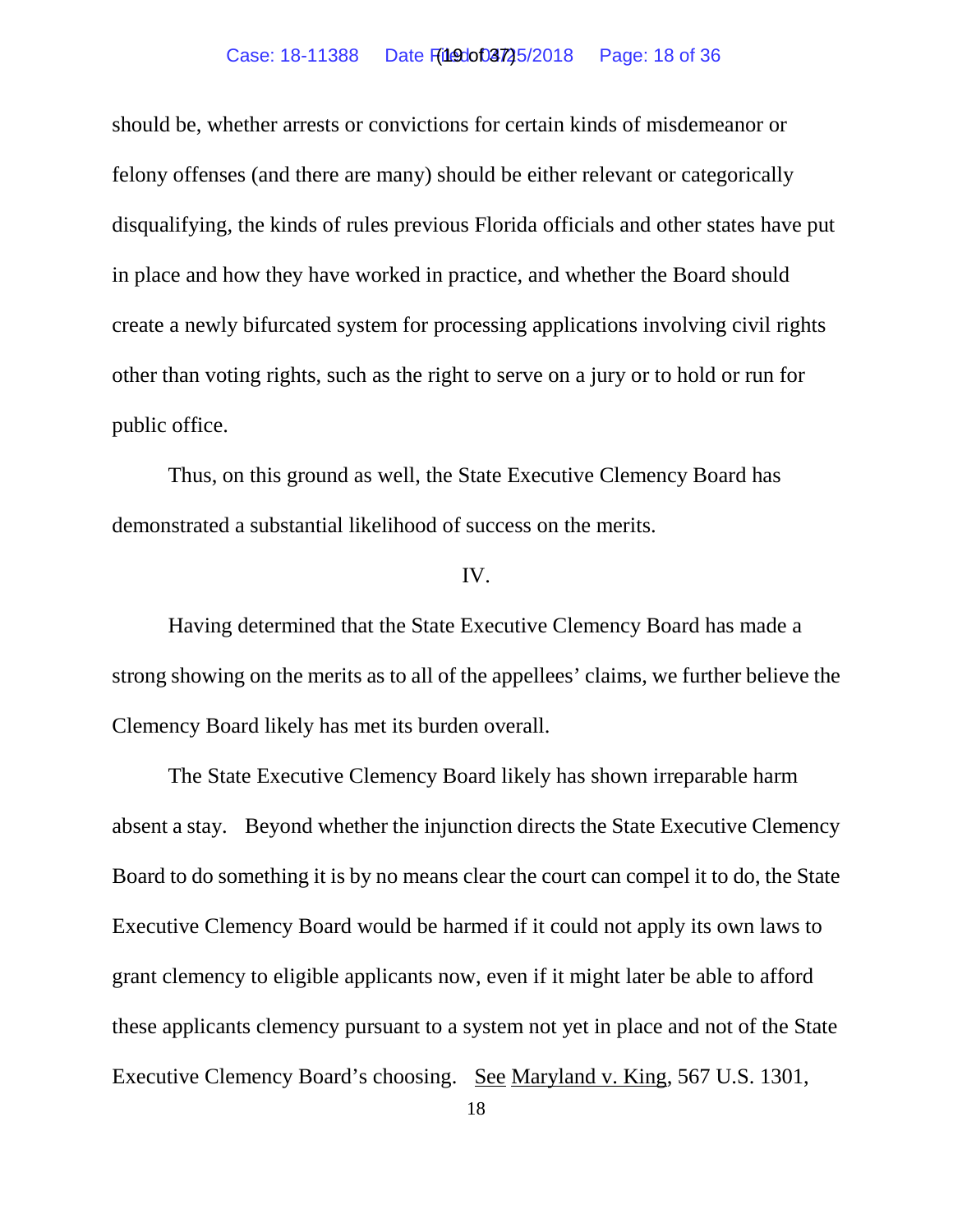1301 (2012) (Roberts, C.J., in chambers) ("[A]ny time a State is enjoined by a court from effectuating statutes enacted by representatives of its people, it suffers a form of irreparable injury." (quotations omitted)).

The State Executive Clemency Board also has a substantial interest in avoiding chaos and uncertainty in its election procedures, and likely should not be forced to employ a rushed decision-making process created on an artificial deadline now, just because a more thorough decision-making process could be employed later. We are reluctant to upset the system now in place -- particularly since the district court order creates so truncated a schedule -- when there is a good chance the district court's order may be overturned, and the system would need to be changed still again, potentially re-disenfranchising those who have been reenfranchised pursuant to the district court's injunction. Put another way, there is wisdom in preserving the status quo ante until a panel of this Court, on an expedited basis, has had an opportunity on full briefing to come to grips with the many constitutional and equitable issues that have been raised. To this end, in a separate order, this Court has directed the Clerk to accelerate the briefing schedule and oral argument in the appeal.

As for injury to the appellees, they surely have an interest in regaining their voting rights sooner rather than later, especially since some of them apparently have been waiting a long time to have their rights restored. By the same token, however,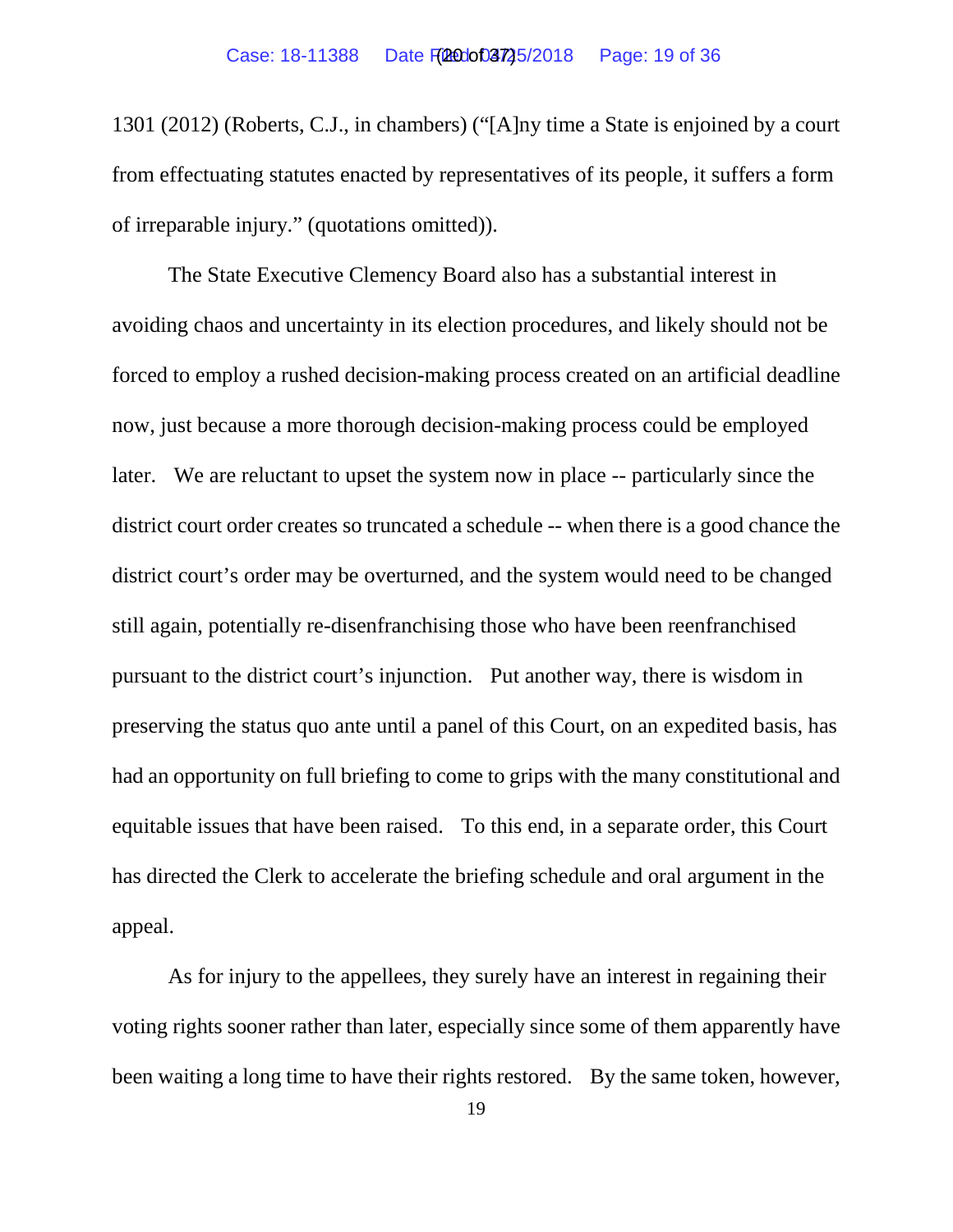#### Case: 18-11388 Date Filed: 05725/2018 Page: 20 of 36

since the injunctive relief fashioned by the district court permanently enjoins the defendants from enforcing the current voter-restoration scheme, in the absence of a stay the Governor is barred from reenfranchising anyone (including any of the nine appellees). Nor have the appellees explained why they've waited until now to sue over these rights, nor, finally, have they shown that denying a stay will necessarily increase the speed with which their voting rights may be restored, considering that this Court has accelerated briefing of the merits and oral argument so that the matter can be resolved quickly.

Moreover, a stay of the district court's order would serve any number of substantial public interests: allowing the continued restoration of voting rights to convicted felons while the suit progresses; ensuring proper consultation and careful deliberation before overhauling the State Executive Clemency Board's voter-eligibility requirements; and preserving autonomy of the State Executive Clemency Board's exercise of its power to pardon.

In short, the State Executive Clemency Board has met its burden under Nken. Accordingly, the appellants' motion is GRANTED, and the injunctions entered by the district court are STAYED pending the resolution of this appeal.

The Clerk is directed to treat any motion for reconsideration of this order as a non-emergency matter.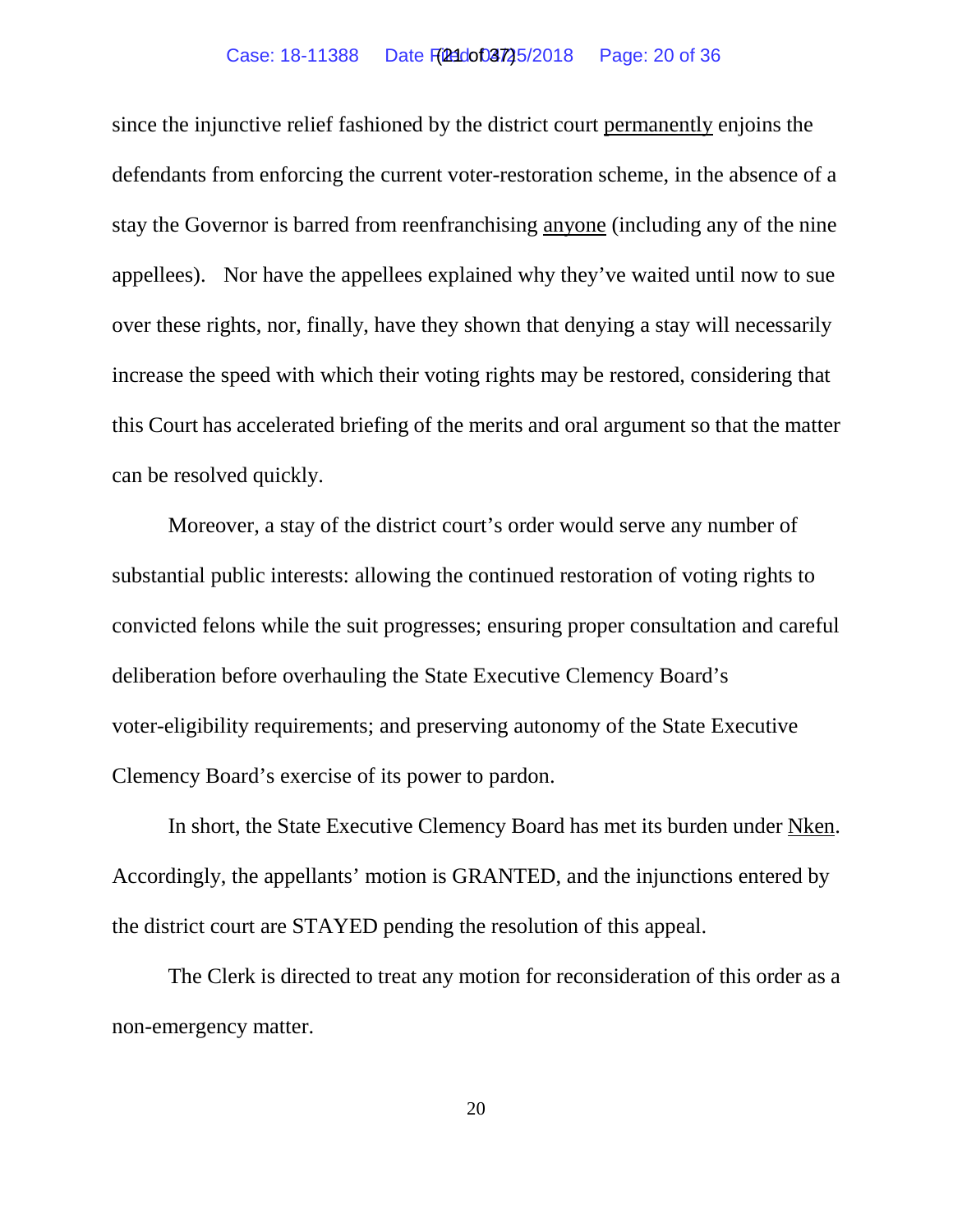MARTIN, J., concurring in part and dissenting in part:

The U.S. Constitution allows states to ban people convicted of felonies from exercising their right to vote. See Richardson v. Ramirez, 418 U.S. 24, 56, 94 S. Ct. 2655, 2671 (1974). Florida does this through laws that put the burden on convicted felons to have their right to vote restored. See Fla. Const. Art. VI, §§ 4(a), 8(a); Fla. Stat. Ann. §§ 97.041, 944.292. It is these laws that are the core of the case before us.

In Florida, a person with a felony conviction may legally vote only if the Governor and two additional members of the Clemency Board ("Board") restore her voting rights. See Fla. R. Exec. Clemency 4. The Board's power in this regard is without limit. The Board has the "unfettered discretion to grant [restoration of the right to vote] at any time, for any reason." Id. at 4. Likewise, the Governor has "unfettered discretion to deny [this restoration] at any time, for any reason." Id. Thus, the Board and the Governor have complete control over whether and when those with a felony conviction are permitted to vote and thereby take part in "the essence of a democratic society." Reynolds v. Sims, 377 U.S. 533, 555, 84 S. Ct. 1362, 1378 (1964)

The plaintiffs in this case are nine Floridians who have been convicted of felonies and have served their sentences. They are, however, not eligible to vote, because their restoration applications have either been rejected or have been pending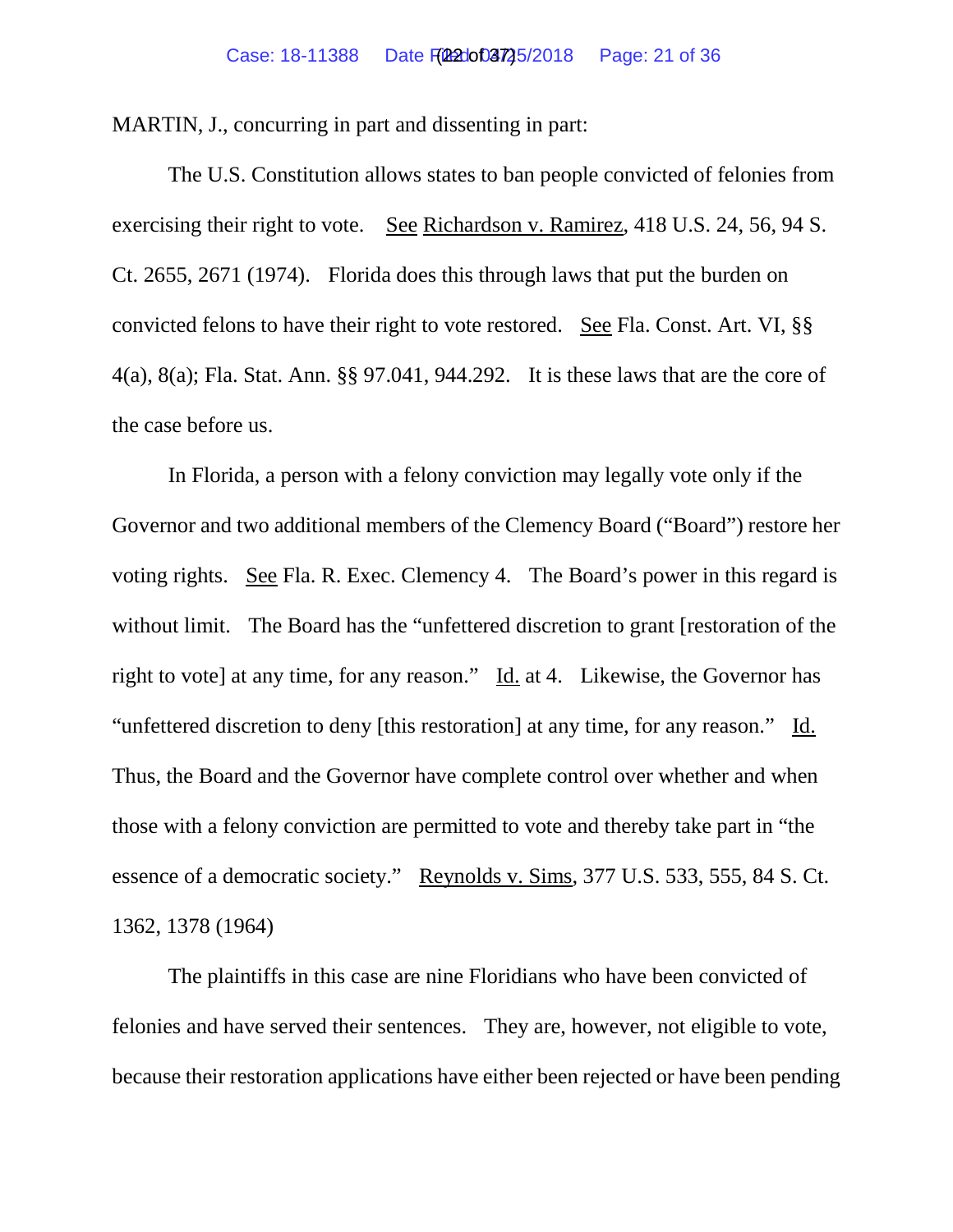for years.<sup>[1](#page-22-0)</sup> They sued Florida Governor Rick Scott and the three other members of the Board<sup>[2](#page-22-1)</sup> asserting that Florida's scheme for restoration of voting rights is unconstitutional on its face under the First and Fourteenth Amendments. The District Court granted summary judgment for the plaintiffs. It did so based on its finding that Florida's vote restoration scheme violated the First Amendment's guarantees of Free Expression and Free Association and the Fourteenth Amendment's guarantee of Equal Protection because the scheme allows the Governor and the Board complete, unrestrained discretion in deciding whether and when to grant or deny the restoration of voting rights. The District Court then went on to declare the defendants' vote restoration scheme unconstitutional; enjoin the defendants from enforcing that scheme and from ending all vote-restoration processes; and order the defendants to "promulgate specific and neutral criteria to direct vote-restoration decisions" and "promulgate meaningful, specific, and expeditious time constraints" for vote restoration decisions. The defendants moved the District Court to stay its orders pending appeal. Explaining that the defendants did not meet the demanding requirements for this remedy, the District Court denied their request. Now, Florida asks the same of us.

 $1$  One plaintiff is not eligible to apply for restoration until June of 2019.

<span id="page-22-1"></span><span id="page-22-0"></span><sup>2</sup> Those members are Florida's Attorney General, Florida's Chief Financial Officer, and Florida's Commissioner of Agriculture.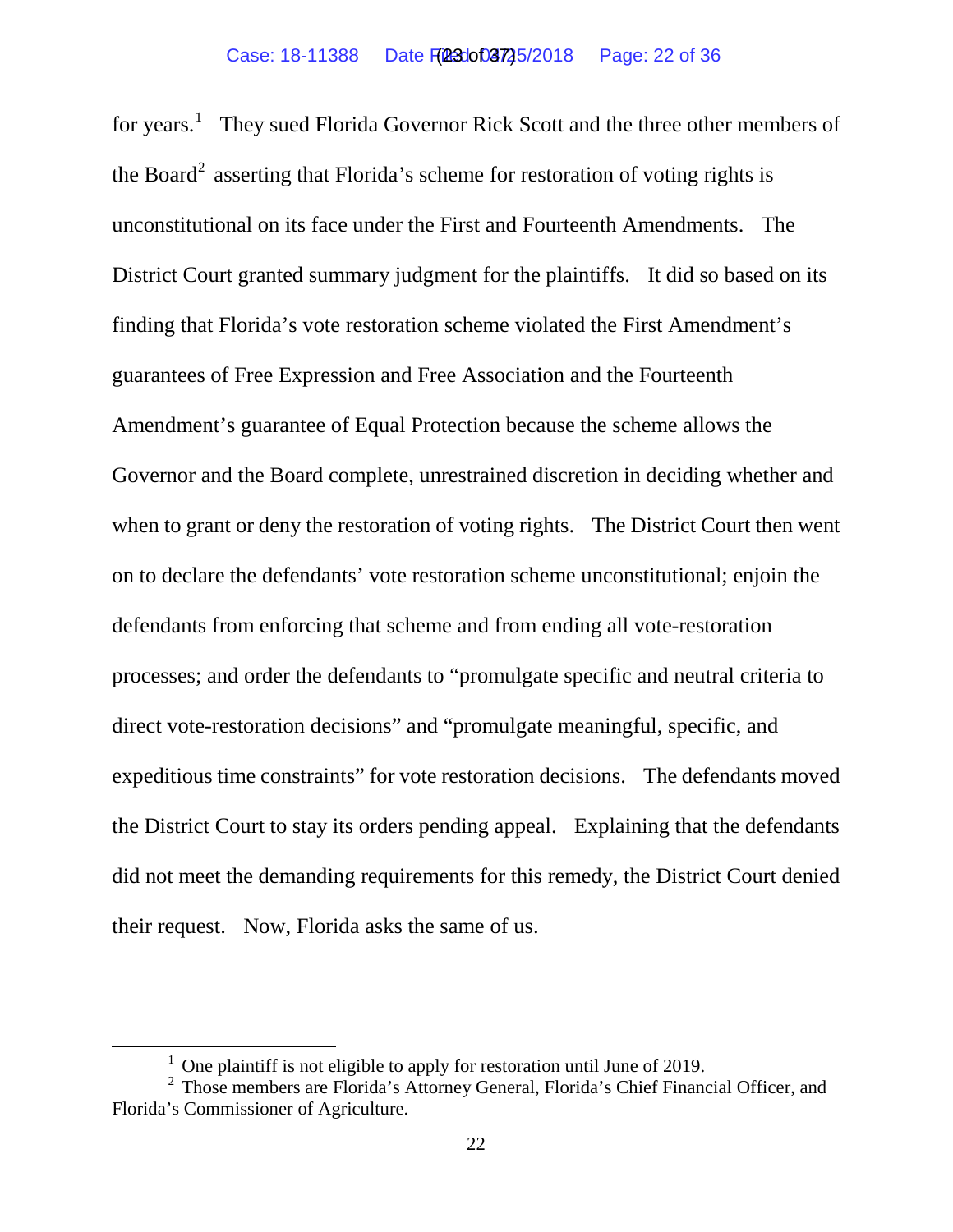I.

A stay pending appeal "is an intrusion into the ordinary process of administration and judicial review." Nken v. Holder, 556 U.S. 418, 427, 129 S. Ct. 1749, 1757 (2009) (quotation omitted). A stay, in other words, is meant to be used only in extraordinary circumstances. See id. It is "not a matter of right, even if irreparable injury might otherwise result to the appellant." Id. at 438, 129 S. Ct. at 1763 (quotation omitted).

In reviewing a party's application for a stay, we consider four factors to "ensure that courts do not grant stays pending appeal improvidently." Chafin v. Chafin, 742 F.3d 934, 937 n.7 (11th Cir. 2013) (per curiam). Those factors are:

(1) whether the stay applicant has made a strong showing that he is likely to succeed on the merits; (2) whether the applicant will be irreparably injured absent a stay; (3) whether issuance of the stay will substantially injure the other parties interested in the proceeding; and (4) where the public interest lies.

Nken, 556 U.S. at 426, 129 S. Ct. at 1756 (2009) (quotation omitted).

The first two of these factors are "the most critical." Id. at 434, 129 S. Ct. at

1761. As to the party's likelihood of success on the merits, "more than a mere possibility of relief is required." Id. (quotation omitted); see also id. (indicating that "the traditional stay inquiry calls for assessing" the third and fourth factors "[o]nce an applicant satisfies the first two factors").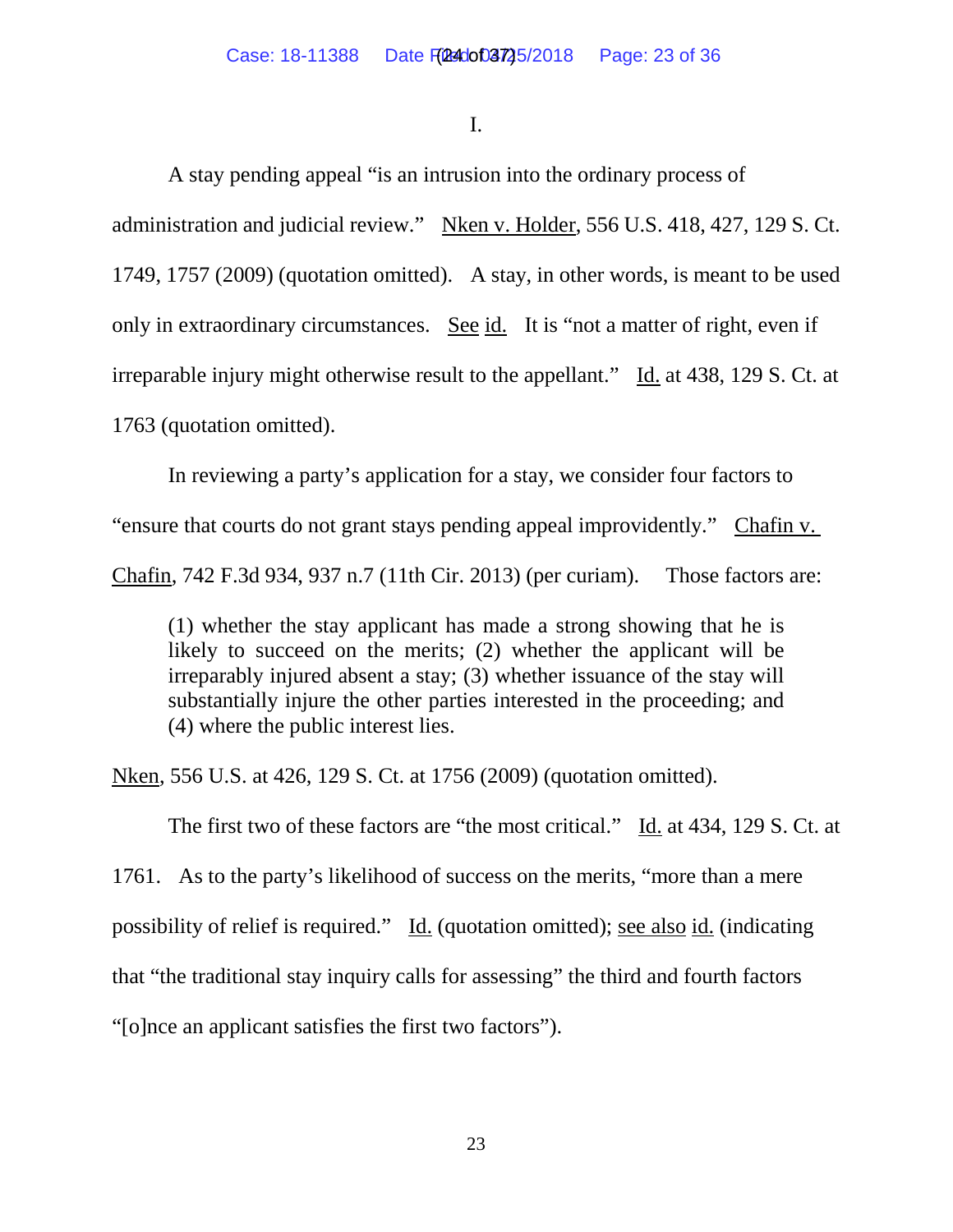II.

The defendants have demonstrated, at most, a mere possibility they may succeed on appeal as to the plaintiffs' First Amendment claims. This demonstration is not enough, in my view, to entitle them to "an intrusion into the ordinary processes of administration and judicial review." Nken, 556 U.S. at 427, 129 S. Ct. at 1757.

The District Court ruled that Florida's vote restoration scheme violated two First Amendment rights: the right to Free Expression and the right to Free Association. In order to reach these conclusions, the District Court necessarily and actually found that voting constitutes the sort of expressive and associational activity protected by the First Amendment. The District Court decision on the plaintiffs' First Amendment claims is on sound legal footing that could well be adopted by the merits panel of judges of this Court through de novo review.

Despite the defendants' arguments to the contrary, precedent does not require us to reject the reasoning of the District Court.<sup>[3](#page-24-0)</sup> Nor, for that matter, does

<span id="page-24-0"></span> $3$  I agree with the majority that that the Supreme Court's summary affirmance in Beacham appears to foreclose the plaintiffs' Fourteenth Amendment claims. See Beacham v. Braterman, 300 F. Supp. 182 (S.D. Fla.), aff'd, 396 U.S. 12, 90 S. Ct. 153 (1969). In Beacham, a three-judge district court panel found that "it is [not] a denial of equal protection of law and due process of law for the Governor of Florida, with the approval of three members of the Cabinet, to restore discretionarily the right to vote to some felons and not to others." Id. at 184. The Supreme Court summarily affirmed. Beacham v. Braterman, 369 U.S. 12, 90 S. Ct. 153. Summary affirmances "prevent lower courts from coming to opposite conclusions on the precise issues presented and necessarily decided by those actions." Picou v. Gillum, 813 F.2d 1121, 1122 (11th Cir. 1987) (quotation omitted). Reading the Beacham summary affirmance as foreclosing Fourteenth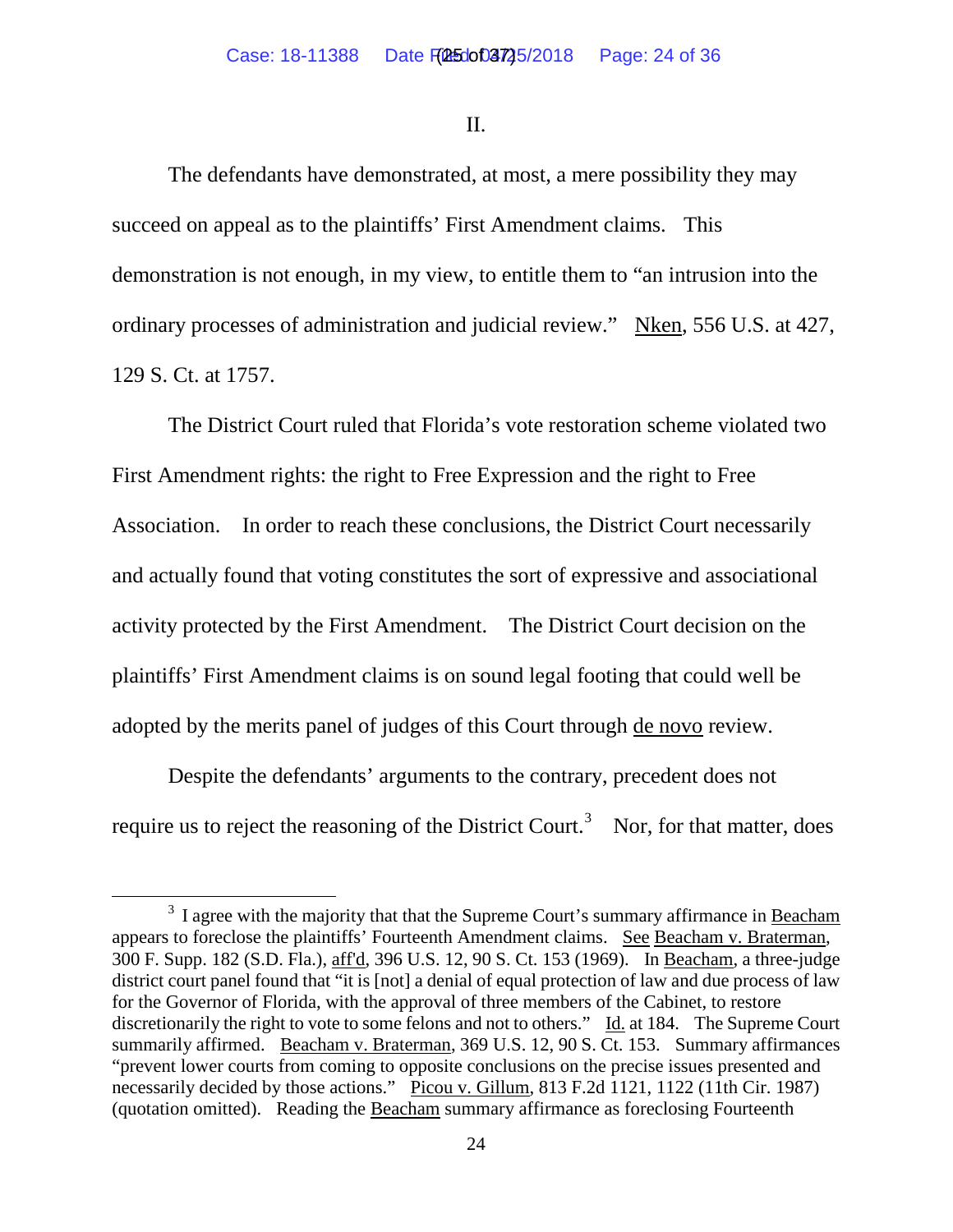it establish the requisite "strong showing that [they are] likely to succeed on the merits." Nken, 556 U.S. at 434, 129 S. Ct. at 1761. Most importantly, the Supreme Court has left open the possibility that the First Amendment does protects the right to vote. See Shapiro v. McManus, 577 U.S. \_\_, 136 S. Ct. 450, 456 (2015) (holding that plaintiffs' claim that "Maryland's redistricting plan burdens their First Amendment right of political association" was not frivolous in part because it was "based on a legal theory . . . uncontradicted by the majority in any of our cases").

Indeed, in his concurring opinion in Vieth v. Jubelirer, Justice Kennedy suggested that the right to vote may have First Amendment protections. See 541 U.S. 267, 313–16, 124 S. Ct. 1769, 1797–98 (2004) (Kennedy, J., concurring in judgment). Although Justice Kennedy joined the ruling that the partisan gerrymandering in that case was non-justiciable under the Fourteenth Amendment's Equal Protection Clause and Article I, § 2, he reasoned that the First Amendment may provide an effective vehicle for allegations of partisan gerrymandering, as "these allegations involve the First Amendment interest of not burdening or penalizing citizens because of their participation in the electoral process, their voting history, their association with a political party, or their expression of political

 $\overline{a}$ 

Amendment claims against Florida's vote restoration scheme is the proper way to understand what the Supreme Court necessarily decided. Thus, I disagree with the majority's more expansive reading of Beacham, and I believe our precedent on interpreting summary affirmances supports my position.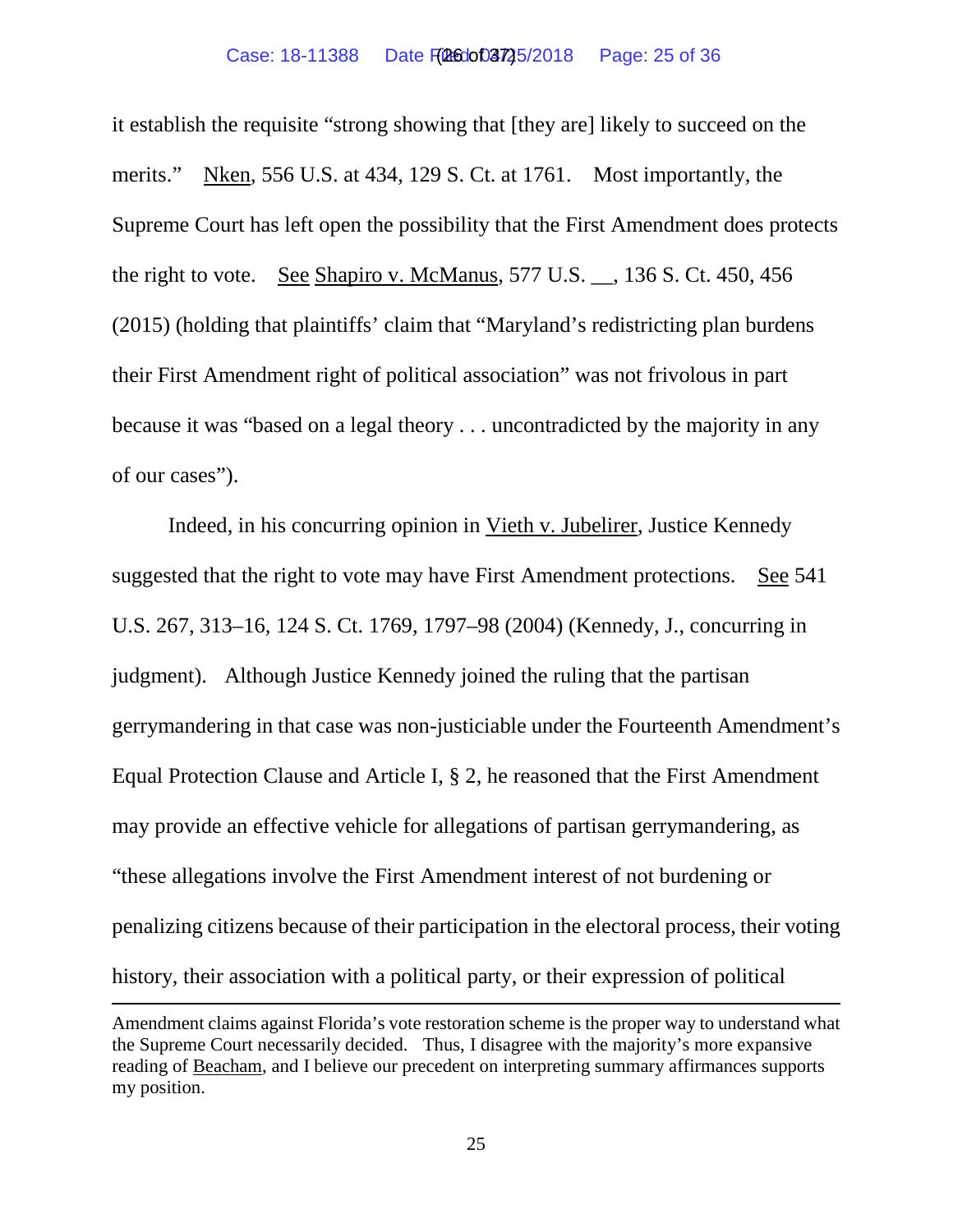views." Id. at 314, 124 S. Ct. at 1797. Justice Kennedy continued, noting that "[i]f a court were to find that a State did impose burdens and restrictions on groups or persons by reason of their views, there would likely be a First Amendment violation, unless the State shows some compelling interest." Id. at 315, 124 S. Ct. at 1797. If precedent required a contrary conclusion, the Court would have held that the claim in Shapiro was constitutionally insubstantial. But, based in part on Justice Kennedy's conclusions regarding the First Amendment's protection for "participation in the electoral process," the Court allowed the claim to proceed. See Shapiro, 136 S. Ct. at 456.

Neither does this Circuit's precedent foreclose plaintiffs' First Amendment claims. The defendants ask us to rule otherwise based on a footnote in Burton v. City of Belle Glade, 178 F.3d 1175 (11th Cir. 1999). Burton affirmed the dismissal of a minority vote dilution claim brought under the First, Thirteenth, Fourteenth, and Fifteenth Amendments, and noted that "the First and Thirteenth Amendments afford no greater protection for voting rights claims than that already provided by the Fourteenth and Fifteenth Amendments." Id. at 1187, 1188 n.10. But Burton was only capable of deciding what was before the Court: whether the First Amendment provides more protection than the Fourteenth Amendment for claims alleging that government action has diluted, or impermissibly weakened the effect of, one's right to vote. See, e.g., United States v. Kaley, 579 F.3d 1246, 1253 n.10 (11th Cir.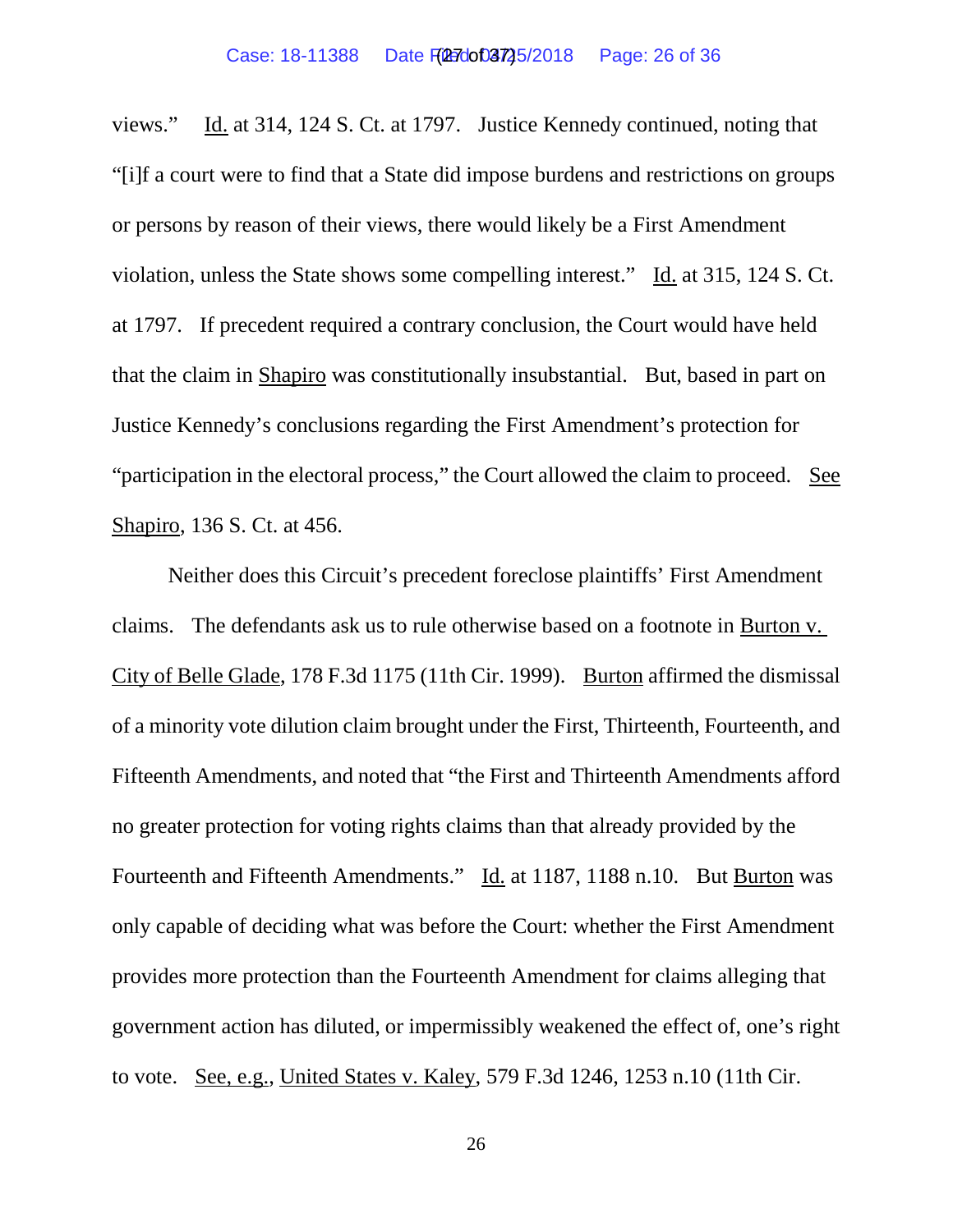2009) ("[D]icta is defined as those portions of an opinion that are not necessary to deciding the case then before us." (quotation omitted)). Burton did not decide whether the First Amendment protects the right to vote under the circumstances of the plaintiffs before us.<sup>[4](#page-27-0)</sup> These plaintiffs are not making a vote dilution claim. Indeed they have no vote that could be diluted.<sup>[5](#page-27-1)</sup>

### III.

I am therefore aware of no precedent that directly forecloses the plaintiffs' First Amendment claims. We must next inquire into whether precedent from the Supreme Court and our Court supports their claims.

Our First Amendment rights of free expression and free association are most critical when they are invoked to ensure citizens' free and full participation in the political process. "Speech is an essential mechanism of democracy." Citizens United v. Fed. Election Comm'n, 558 U.S. 310, 339, 130 S. Ct. 876, 898 (2010). As with the right of free expression, the Supreme Court has emphasized that the First Amendment right of free association is integral to our democracy's political process.

<span id="page-27-0"></span> $4$  Further support for this conclusion lies in the fact that  $\frac{Burton}{Burton}$  cited two vote dilution cases as support for this pronouncement: Washington v. Finlay, 664 F.2d 913, 927–28 (4th Cir. 1981), and Lucas v. Townsend, 783 F. Supp. 605, 608 (M.D. Ga. 1992), aff'd on other grounds, 967 F.2d 549 (11th Cir. 1992). See Burton, 178 F.3d at 1188 n.10.

<span id="page-27-1"></span> $5$  Cook v. Randolph County, 573 F.3d 1143 (2009), quotes **Burton**'s statement regarding the First Amendment and voting rights. Id. at 1152 n.4. Burton's statement was likewise not necessary to the result in Cook, which held, in pertinent part, that Cook's claim was to be dismissed because "he did not actually suffer a deprivation of any of the constitutional or statutory rights he asserts." See id. at 1152–54.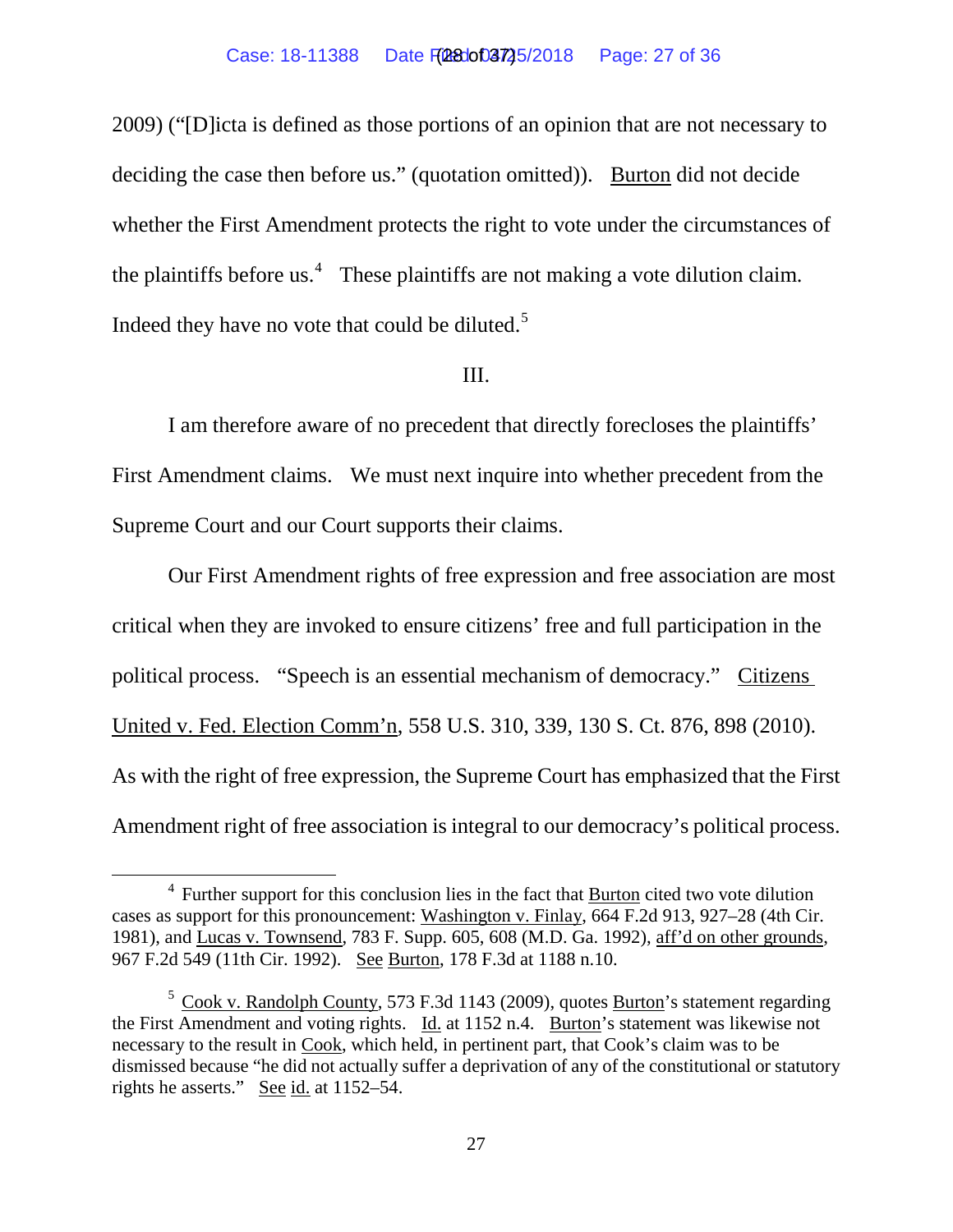"Political belief and association constitute the core of those activities protected by the First Amendment." Elrod v. Burns, 427 U.S. 347, 356, 96 S. Ct. 2673, 2681 (1976). "Representative democracy . . . is unimaginable without the ability of citizens to band together in promoting among the electorate candidates who espouse their political views." Cal. Democratic Party v. Jones, 530 U.S. 567, 574, 120 S. Ct. 2402, 2408 (2000).

The question, then, is whether there is a compelling argument that these rights of speech and association encompass the right to vote. I believe there is. As I've said, the Supreme Court has left open the possibility that the First Amendment offers distinct protections for the right to vote. See, e.g., Shapiro, 136 S. Ct. at 356.

Beyond that, the Supreme Court has invalidated regulatory regimes that burden the right to vote expressly on First Amendment grounds. Striking down a state regime establishing early filing deadlines for independent presidential candidates, the Court noted that "we base our conclusions directly on the First and Fourteenth Amendments and do not engage in a separate Equal Protection Clause analysis." Anderson v. Celebrezze, 460 U.S. 780, 786 n.7, 103 S. Ct. 1564, 1569 n.7 (1983); see also Norman v. Reed, 502 U.S. 279, 288 n.8, 112 S. Ct. 698, 705 n.8 (1992) (expressly employing only the First and Fourteenth Amendments in striking down a state law establishing signature requirements for new parties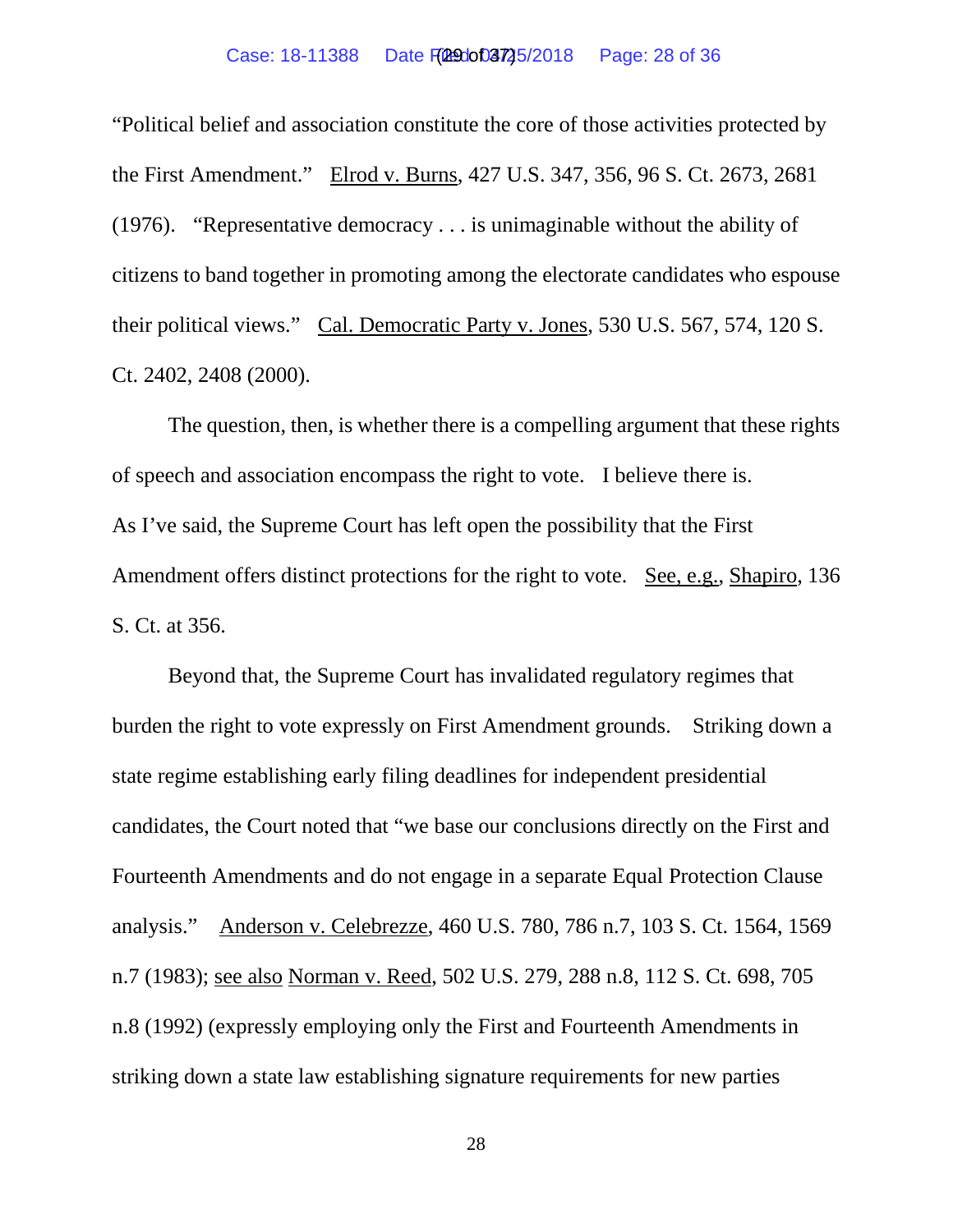### Case: 18-11388 Date F(300003725/2018 Page: 29 of 36

wishing to run candidates in local elections). In Anderson, the Court relied on precedent "identif[ying] the First and Fourteenth Amendment rights implicated by restrictions on the eligibly of voters and candidates." Anderson, 460 U.S. at 786 n.7, 103 S. Ct. at 1569 n.8. The Court noted that the state laws at issue burdened "two different, although overlapping kinds of rights"—the right to freely associate "for the advancement of political beliefs" and the right to vote. Id. at 787, 103 S. Ct. at 1569 (quotation omitted). Thus, the Court has approved of rooting protection for the right to vote in the First Amendment.

This should come as no surprise. Indeed, the Supreme Court has said that the right to vote is "the essence of a democratic society," and "any restrictions on [it] strike at the heart of representative government." Reynolds, 377 U.S. at 555, 84 S. Ct. at 1378. And the right to vote is closely related to, if not encompassed by, the rights of political association and political expression. It is through voting that citizens engage in a form of political association, as Anderson and Norman suggest. Indeed voting allows citizens to speak, by expressing their choice on an issue, party, or candidate. See Kramer v. Union Free Sch. Dist. No. 15, 395 U.S. 621, 626–27, 89 S. Ct. 1886, 1889 (1969) (noting that, without the vote, citizens are denied "any effective voice in the governmental affairs which substantially affect their lives"); see also Alexander Meiklejohn, The First Amendment is an Absolute, 1961 Sup. Ct. Rev. 245, 256 (concluding that, "in addition to speech, press, assembly, and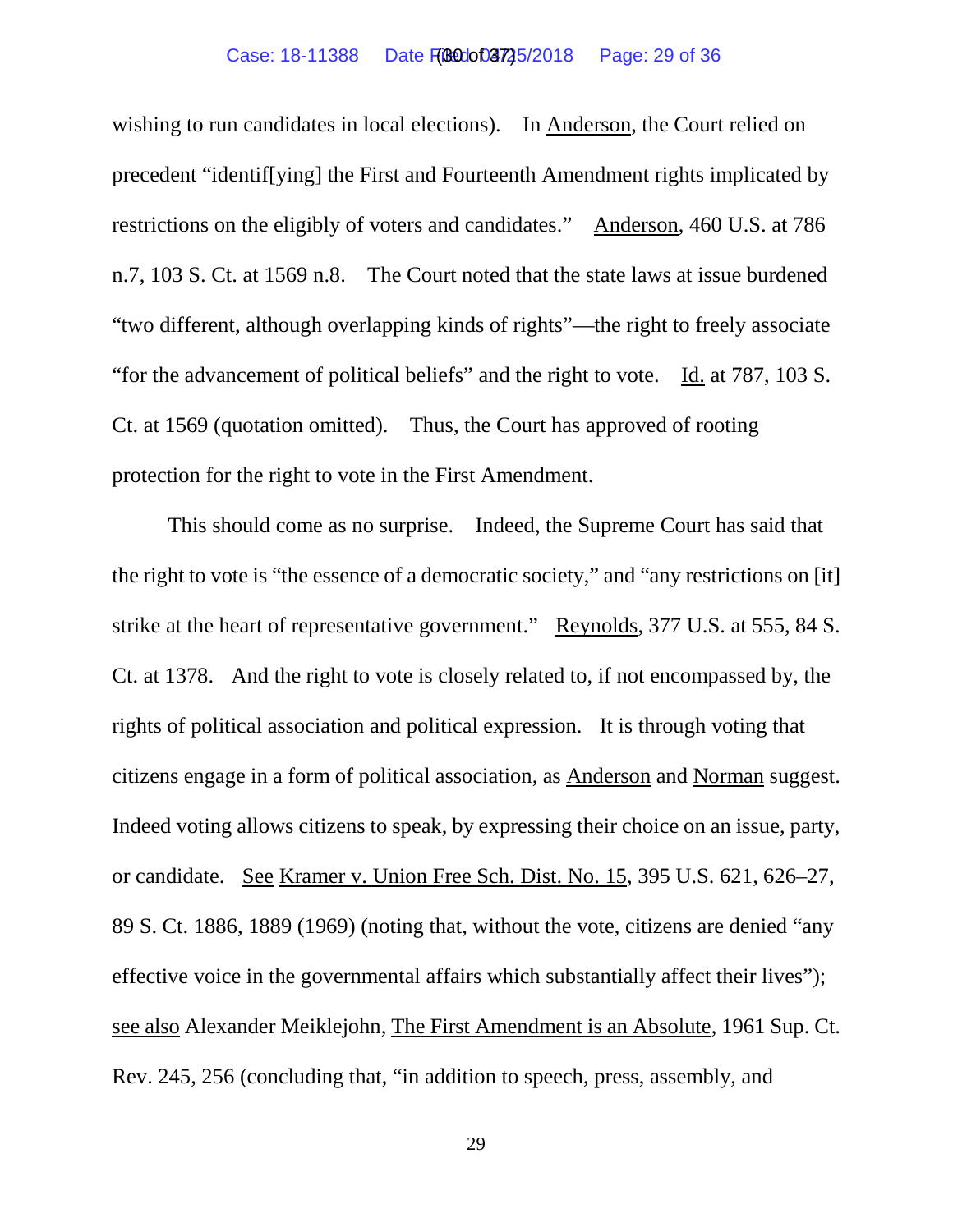# Case: 18-11388 Date FG84dof03725/2018 Page: 30 of 36

petition," the First Amendment protects "the freedom to 'vote,' the official expression of a self-governing man's judgment on issues of public policy," a freedom that "must be absolutely protected"). Thus, I believe there is a compelling argument that the First Amendment independently protects the right to vote, as the District Court found.

### IV.

I now turn to the question of whether there is a compelling argument that defendants' scheme impermissibly burdens the plaintiffs' right to vote under the First Amendment. The plaintiffs and the District Court both liken the vote restoration scheme to a permitting or licensing scheme. This analogy is persuasive because the Board is tasked with deciding whether or not to allow—or to permit or license—someone convicted of a felony to vote again.

The Supreme Court has routinely struck down schemes that condition the exercise of First Amendment rights on permits or licenses when an official with unfettered discretion controls that process. See, e.g., Forsyth County, Ga. v. Nationalist Movement, 505 U.S. 123, 133, 112 S. Ct. 2396, 2403 (1992) (striking down ordinance that left the determination of a fee to be charged for assembling or parading "to the whim of [an] administrator"); City of Lakewood v. Plain Dealer Publ'g Co., 486 U.S. 750, 769–72, 108 S. Ct. 2138, 2150–52 (1988) (striking down ordinance that gave mayor complete discretion in doling out permits to publishers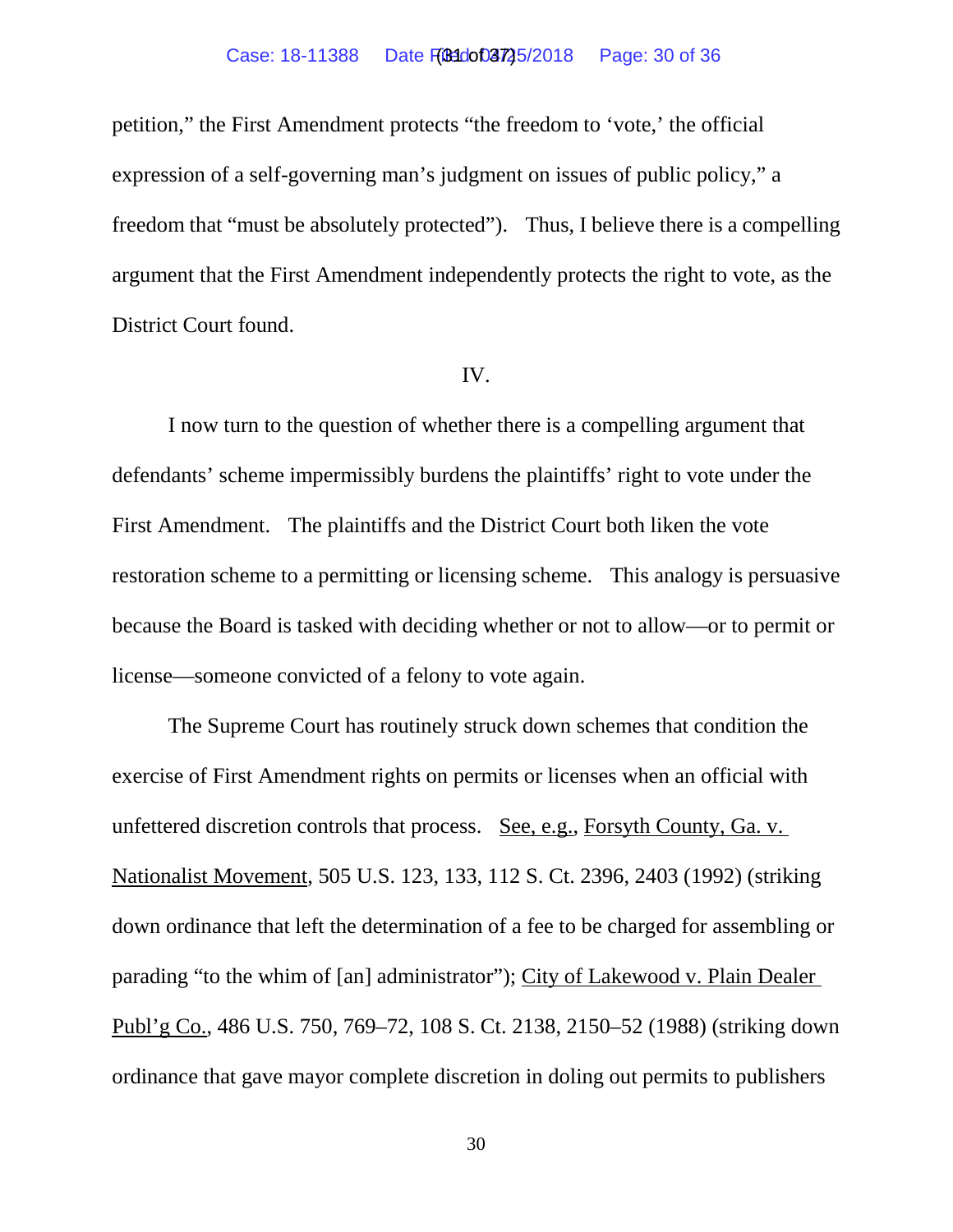#### Case: 18-11388 Date F(321003725/2018 Page: 31 of 36

seeking public newsracks for their publications). In the same way, the Supreme Court has regularly invalidated government schemes that do not place time constraints on the administrators of such licensing schemes. See, e.g., FW/PBS, Inc. v. City of Dallas, 493 U.S. 215, 225–29, 110 S. Ct. 596, 604–07 (1990) (striking down ordinance that set no time limits on administrator charged with deciding whether to issue licenses to adult entertainment businesses); Riley v. Nat'l Fed'n for the Blind of N.C., 487 U.S. 781, 801–03, 108 S. Ct. 2667, 2680–81 (1988) (striking down state law that requires professional fundraisers to obtain a license before engaging in solicitation, because there were no express or established customary time limits constraining the decisionmaker).

Our Court has done the same. See, e.g., Atlanta Journal & Constitution v. City of Atlanta Dep't of Aviation, 322 F.3d 1298, 1310–11 (11th Cir. 2003) (en banc) (reiterating that "[a] grant of unrestrained discretion to an official responsible for monitoring and regulating First Amendment activities is facially unconstitutional" and invalidating a scheme that set "no explicit limits" on Department of Aviation's power to set fees on publishers seeking to place newsracks at an airport and allowed the Department to "cancel a publisher's license for any reason whatsoever" (quotation omitted)); Sentinel Comm. Co. v. Watts, 936 F.2d 1189 (11th Cir. 1991).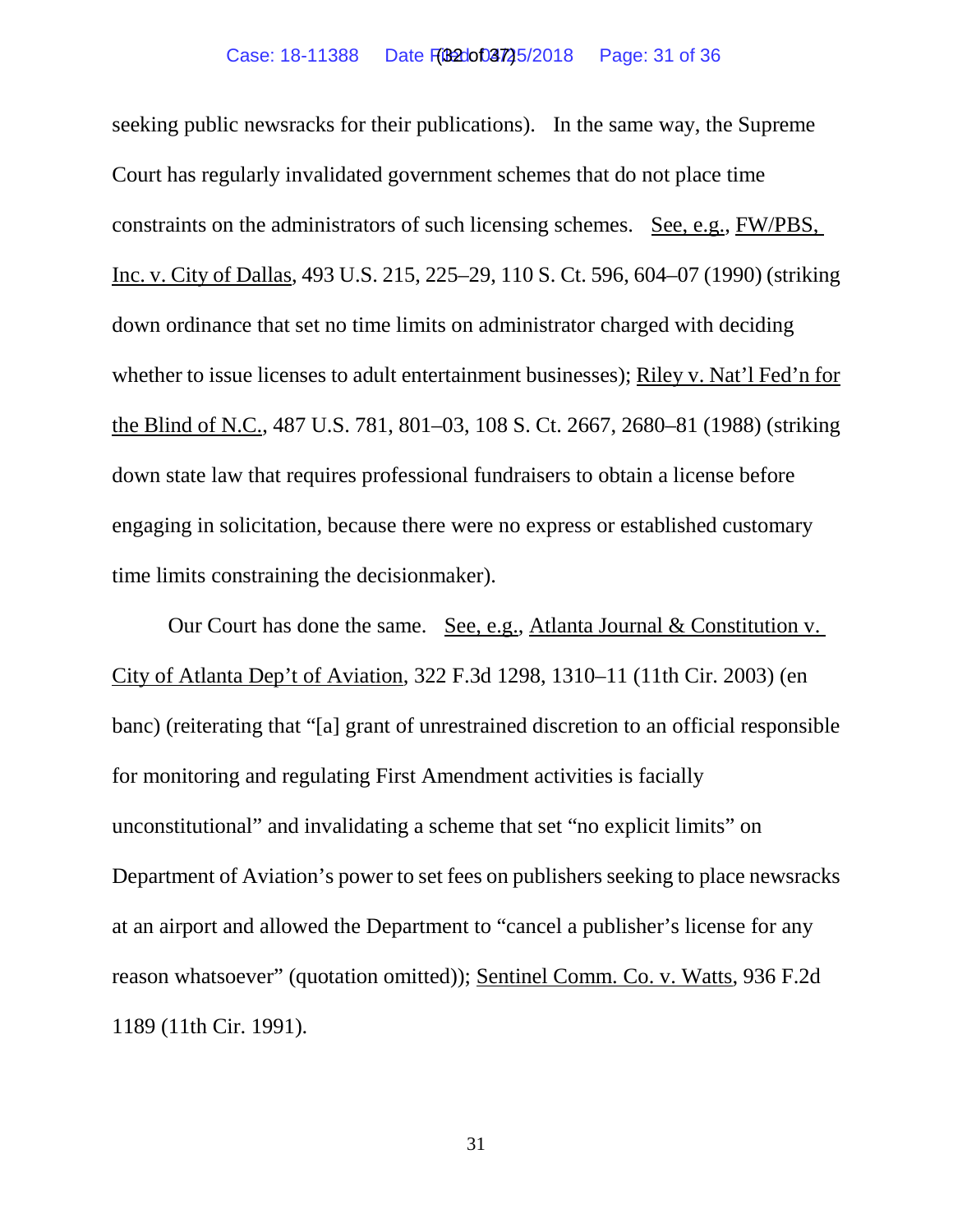### Case: 18-11388 Date F(030003725/2018 Page: 32 of 36

These decisions reflect concern that vesting officials with unbridled discretion to determine whether, and when, to allow someone to speak creates an impermissible risk of viewpoint discrimination. As the Supreme Court explained in Plain Dealer, "a law or policy permitting communication in a certain manner for some but not for others raises the specter of content and viewpoint censorship." 486 U.S. at 763, 108 S. Ct. at 2147. The Court continued, "[t]his danger is at its zenith when the determination of who may speak and who may not is left to the unbridled discretion of a government official." Id. And that risk is similarly significant where there are no time constraints on that official's decision. FW/PBS, Inc., 493 U.S. at 227, 110 S. Ct. at 605 ("A scheme that fails to set reasonable time limits on the decisionmaker creates the risk of indefinitely suppressing permissible speech.").

The defendants' vote restoration scheme gives them unbridled discretion. In the words of the Rules of Executive Clemency, the Board has "unfettered discretion" to permit an applicant to exercise her right to vote "at any time, for any reason." Fla. R. Exec. Clemency 4. And the Governor has "unfettered discretion" to deny an applicant the right to legally vote "at any time, for any reason." Id. This unbridled discretion is not just concerning when it confronts expressive and associational freedoms traditionally protected by the First Amendment, but also when it threatens the right to vote. See Louisiana v. United States, 380 U.S. 145, 153, 85 S. Ct. 817,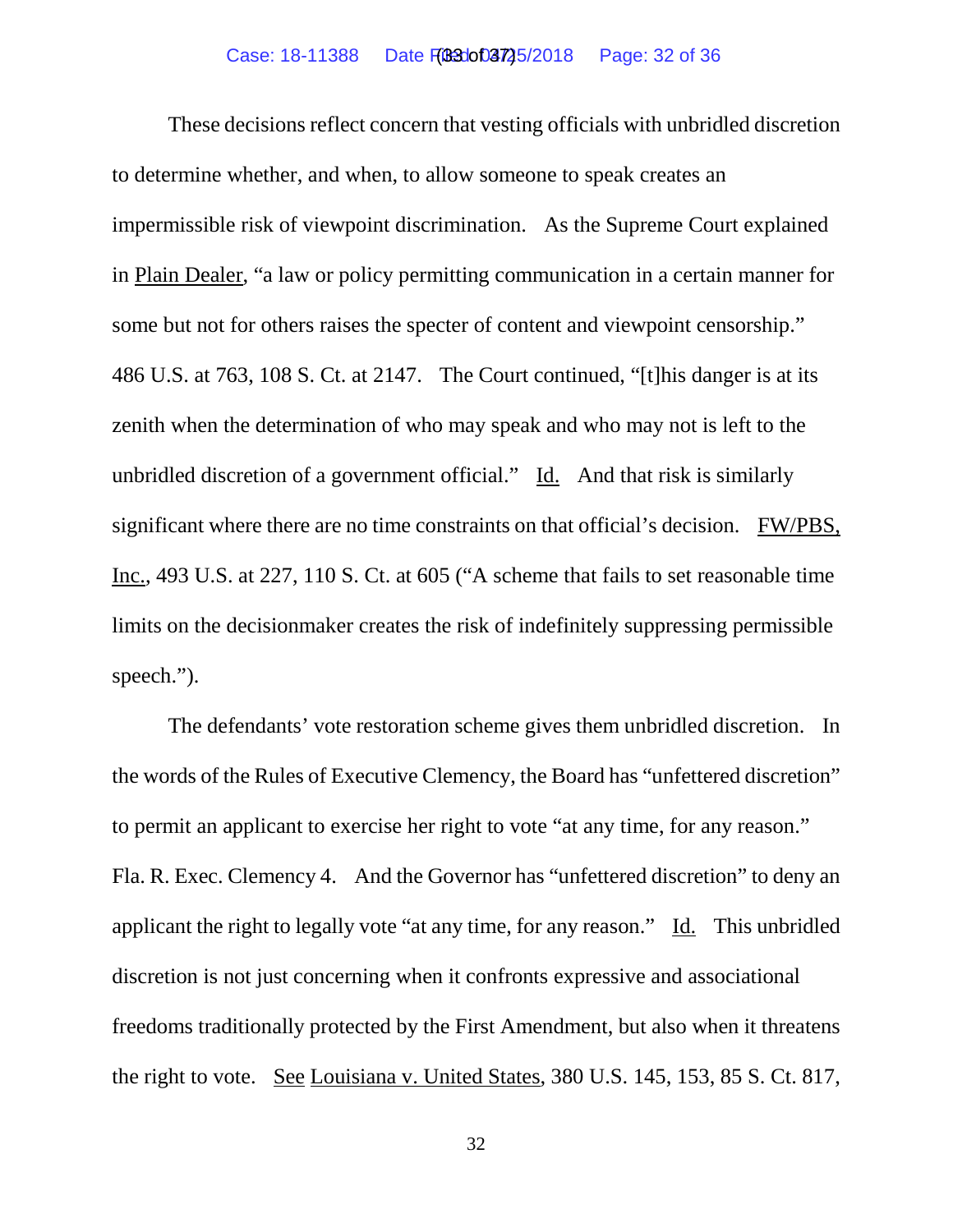### Case: 18-11388 Date F(Bedot) 3725/2018 Page: 33 of 36

822 (1965) ("The cherished right of people in a country like ours to vote cannot be obliterated by the use of laws like this, which leave the voting fate of a citizen to the passing whim or impulse of an individual registrar.").

It is no answer to say we should presume that the Board will exercise its discretion in good faith. The Supreme Court rejected just this defense in Plain Dealer, concluding "this is the very presumption that the doctrine forbidding unbridled discretion disallows." 486 U.S. at 770, 108 S. Ct. at 2151. Instead, "[t]he doctrine requires that [limits on official discretion in such schemes] be made explicit by textual incorporation, binding judicial or administrative construction, or well-established practice." Id. The defendants make no showing that clear limits restrict their authority. To the contrary, they say the law requires validation of the unfettered discretion vested in the Board and the governor.

Neither is the answer that, because the defendants can disenfranchise all convicted felons, their choice to selectively re-enfranchise some cannot be subject to limitations. The Supreme Court rejected a quite similar "greater-includes-the-lesser" argument in Plain Dealer. See id. at 762–69, 108 S. Ct. at 2147–50. The Court concluded that "when the government is willing to prohibit a particular manner of speech entirely . . . the risk of governmental censorship is simply not implicated." Id. at 768, 108 S. Ct. at 2150. But this case is not about a complete bar—it is about the process by which the Board selectively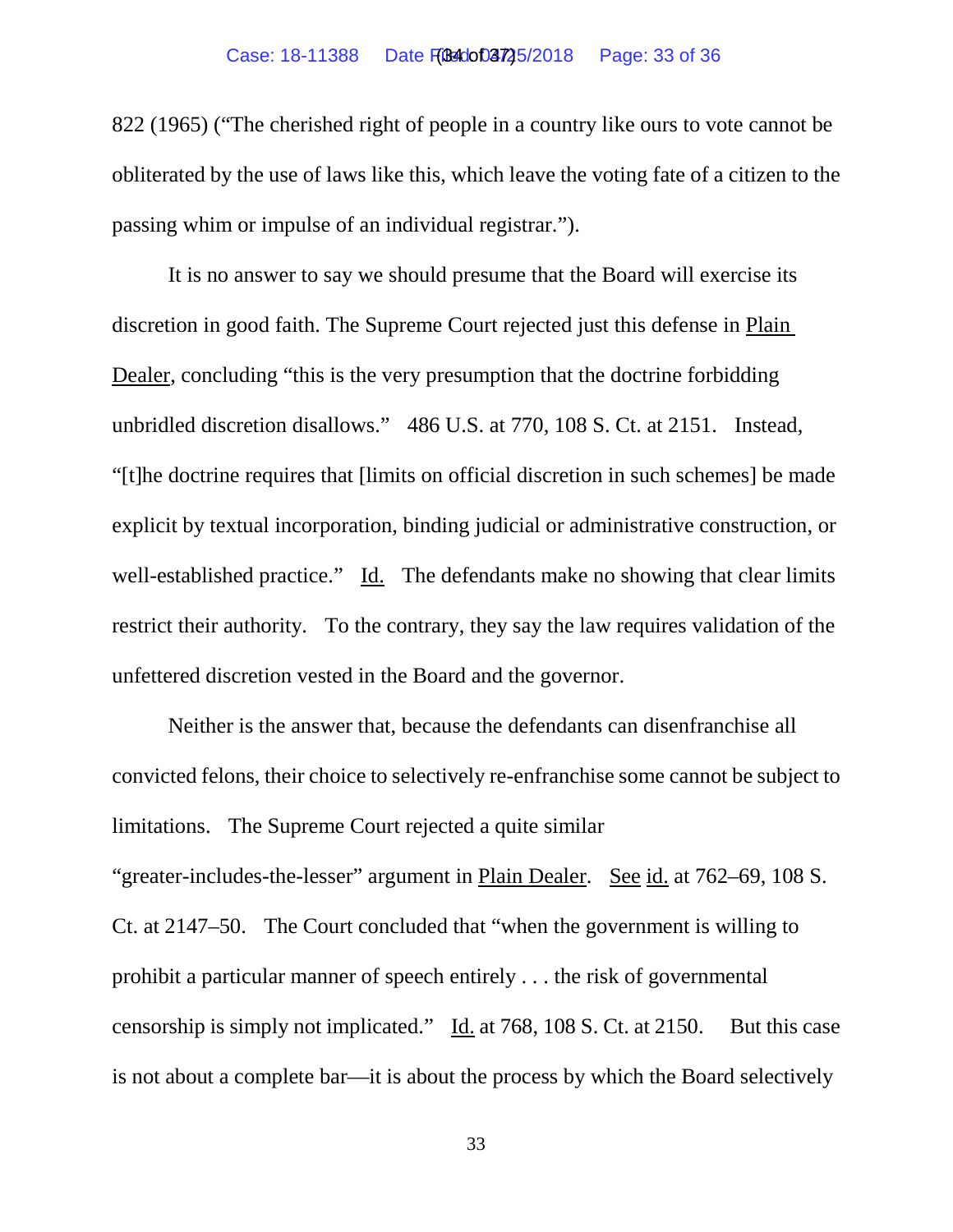### Case: 18-11388 Date F(050003725/2018 Page: 34 of 36

doles out the right to vote. This case should remind us that the Court "has long been sensitive to the special dangers inherent in a law placing unbridled discretion directly to license speech, or conduct commonly associated with speech, in the hands of a government official." Id. at 767–68, 108 S. Ct. at 2149–50.

The defendants liken their vote restoration scheme to the exercise of clemency power, a power traditionally exercised with minimal limitations from the judiciary. But the defendants recognize that clemency power is not immune from judicial review and constitutional scrutiny. See Ohio Adult Parole Auth. v. Woodard, 523 U.S. 272, 288–89 (1998) (O'Connor, J., concurring) (holding that, in the due process context, "some minimal procedural safeguards apply to clemency proceedings," suggesting that clemency-by-coin-flip might violate due process); see also Wellons v. Comm'r, Georgia Dep't of Corr., 754 F.3d 1268, 1269 (11th Cir. 2014) (recognizing that Justice O'Connor's Woodard concurrence set binding precedent); Shepherd v. Trevino, 575 F.2d 1110, 1114 (5th Cir. 1978) (concluding that states' power to disenfranchise those convicted of felonies does not permit states to restore voting rights to whites only or otherwise "make a completely arbitrary distinction between groups of felons") And the defendants point us to no decisions that would require us to reject plaintiffs' First Amendment claims because they involve matters typically committed to executive discretion. Cf. Osborne v. Folmar, 735 F.2d 1316, 1317 (11th Cir. 1984) (holding that the line of Supreme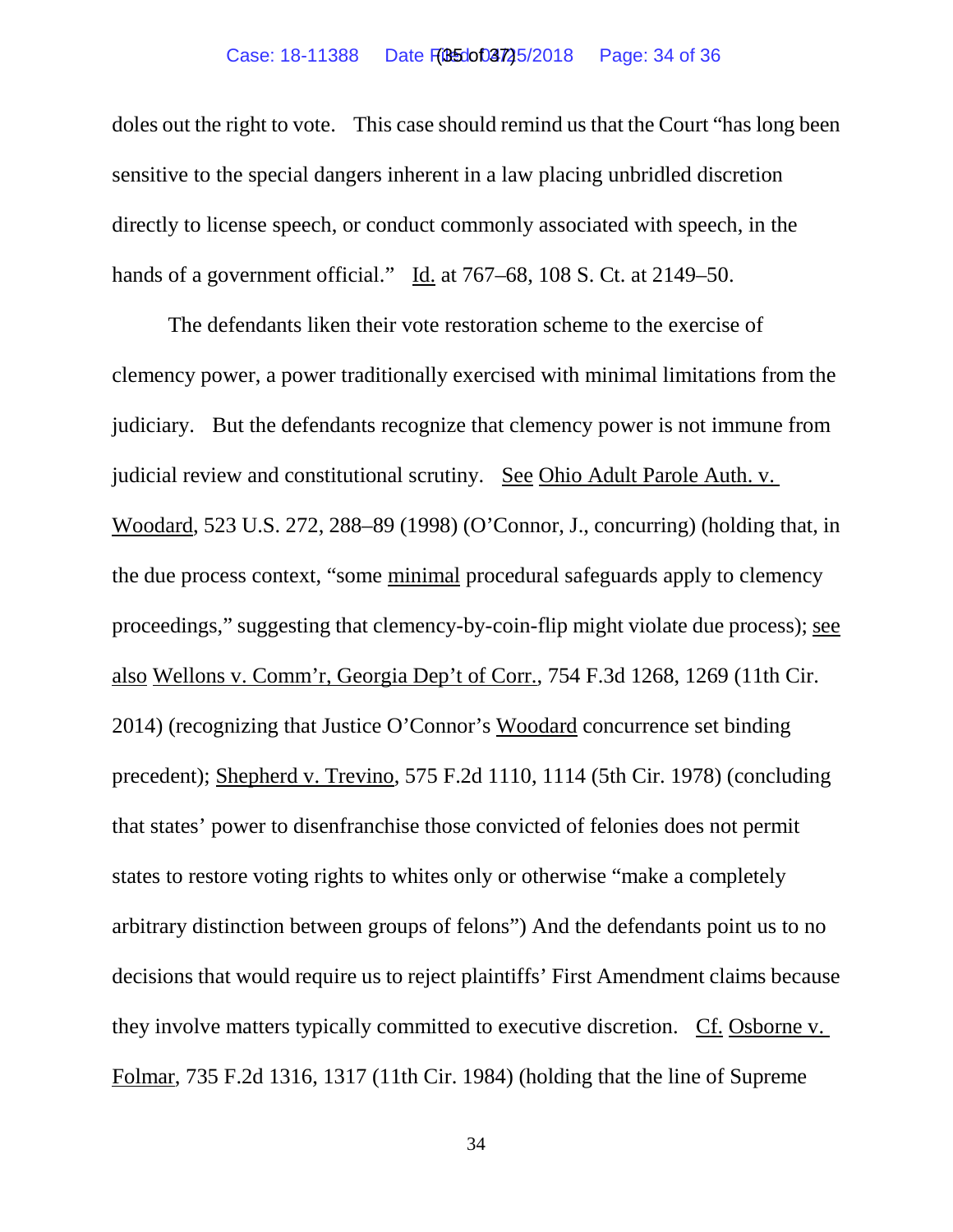#### Case: 18-11388 Date FBGdot03725/2018 Page: 35 of 36

Court cases that limited procedural due process claims in the context of clemency did not foreclose equal protection claims challenging clemency determinations, e.g., on the basis of invidious discrimination). In my view, drawing up neutral criteria to mitigate the risk that vote restoration decisions are predicated on the applicants' viewpoints or beliefs need not be the tall order the defendants describe. Certainly there are processes by which the First Amendment and executive prerogative can both be respected.

### V.

I don't believe the defendants have met their burden under Nken for a stay pending this appeal. They have demonstrated nothing more than a mere possibility of success on the merits of the plaintiffs' First Amendment claim. I would, however, modify the permanent injunction imposed by the District Judge ending all vote restoration processes. See Trump v. Int'l Refugee Assistance Project, 582 U.S. \_\_, 137 S. Ct. 2080, 2087 (2017) (noting that a court "may, in its discretion, tailor a stay so that it operates with respect to only some portion of the proceeding" (quotation omitted)). As I understand Ramirez, the Constitution empowers states to choose to permanently disenfranchise those convicted of felonies. Richardson v. Ramirez, 418 U.S. at 56, 94 S. Ct. at 2671. Other than that feature of the injunction, I would leave the injunction in place. See Atlanta Journal & Constitution., 322 F.3d